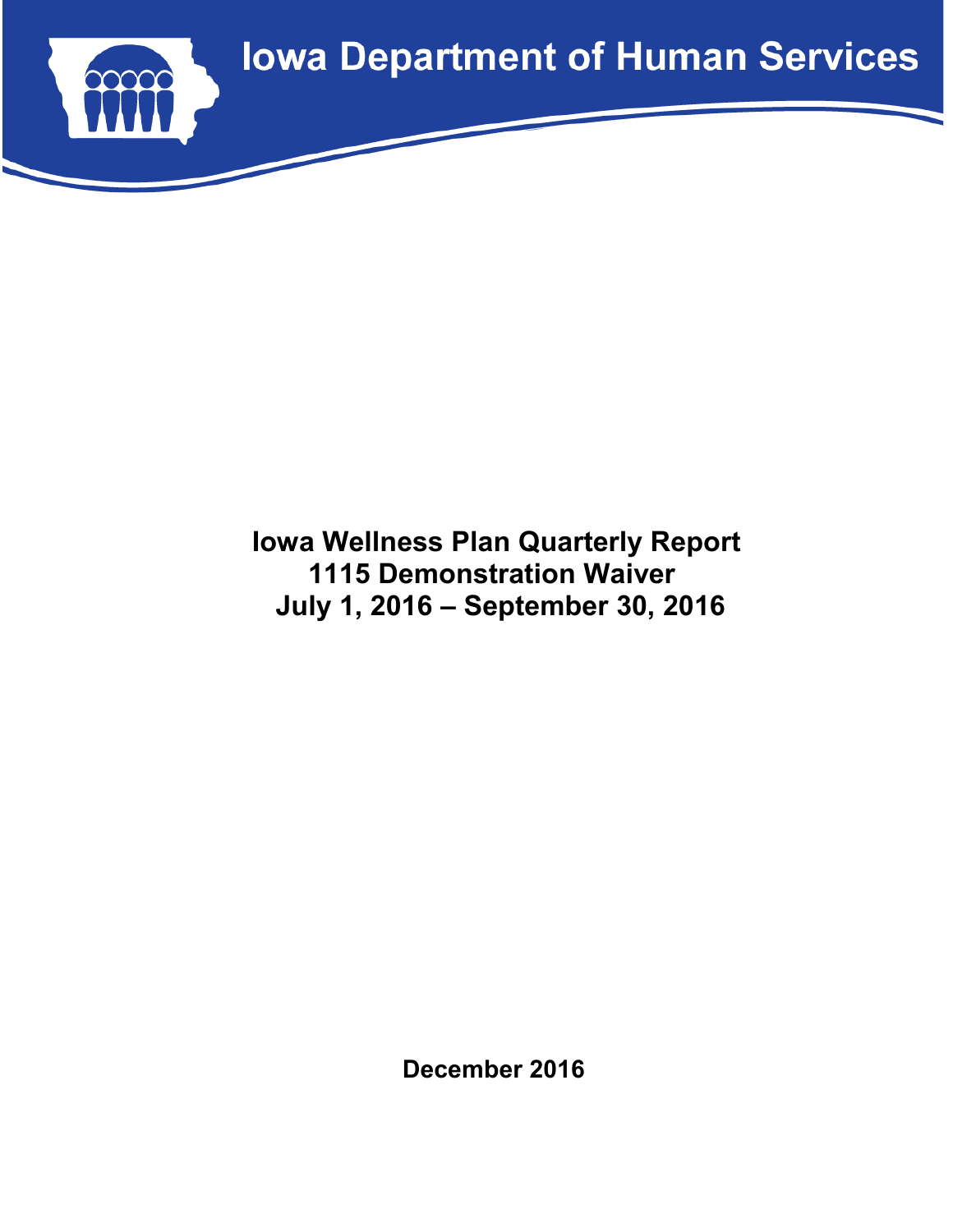# **Table of Contents**

| L.   |  |
|------|--|
| Н.   |  |
| 1.   |  |
| 2.   |  |
| 3.   |  |
| П.   |  |
| 1.   |  |
| 2.   |  |
| III. |  |
| IV.  |  |
| 1.   |  |
| 2.   |  |
| VI.  |  |
|      |  |
| 1.   |  |
| 2.   |  |
|      |  |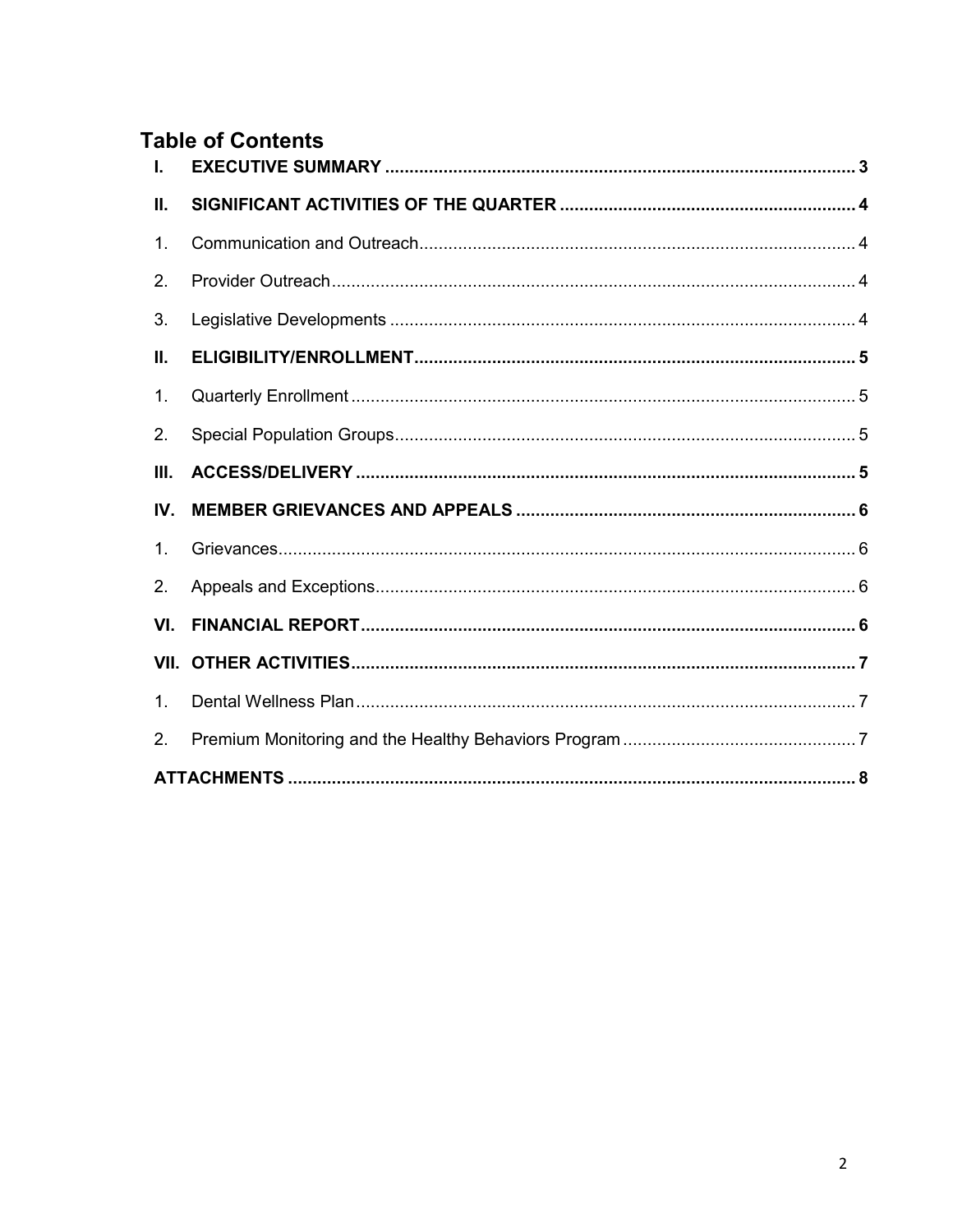## **I. EXECUTIVE SUMMARY**

The state implemented a state-wide Iowa Medicaid managed care delivery system on April 1, 2016. As a result of this change, the majority of Medicaid members and Iowa Wellness Plan members are required to receive services through the IA Health Link managed care program. Iowa Wellness Plan members enrolled in IA Health Link continue to receive the same program structure, benefit coverage, cost sharing, and premium obligations under the amended Iowa Wellness Plan 1115 Medicaid demonstration that was approved December 24, 2015. During third quarter, the state continued to assist members and stakeholders with transition process by providing support through communications and educational outreach.

On June 1, 2016, the state submitted a request to CMS to extend the Iowa Wellness Plan 1115 Medicaid demonstration and the non-emergency transportation waiver from January 1, 2017 through December 31, 2019. During third quarter the state continued to work with CMS on the extension approval process. On November 23, 2016, CMS approved the extensions for the period of January 1, 2017 through December 31, 2019. Consistent with the parameters of an 1115(e), the IWP demonstration was approved with no changes.

Other major activities or milestones that occurred during third quarter included the following:

- Continued member support through communications designed to provide education about Medicaid programs and managed care.
- Stakeholder communications providing program updates and other useful information.
- Provider outreach that included training sessions on managed care.
- Addition of dental carrier, Managed Care of North America, to the Dental Wellness Plan.

Following this letter is a detailed report of key activities and related statistics for the first quarter, consistent with the Special Terms and Conditions. Additional information about the IHAWP can be found at https://dhs.iowa.gov/IHAWP. Please contact me at 515-256-4621 or mstier@dhs.state.ia.us, or Deanna Jones at 515-256-4652 or diones1@dhs.state.ia.us should you have any questions about this report.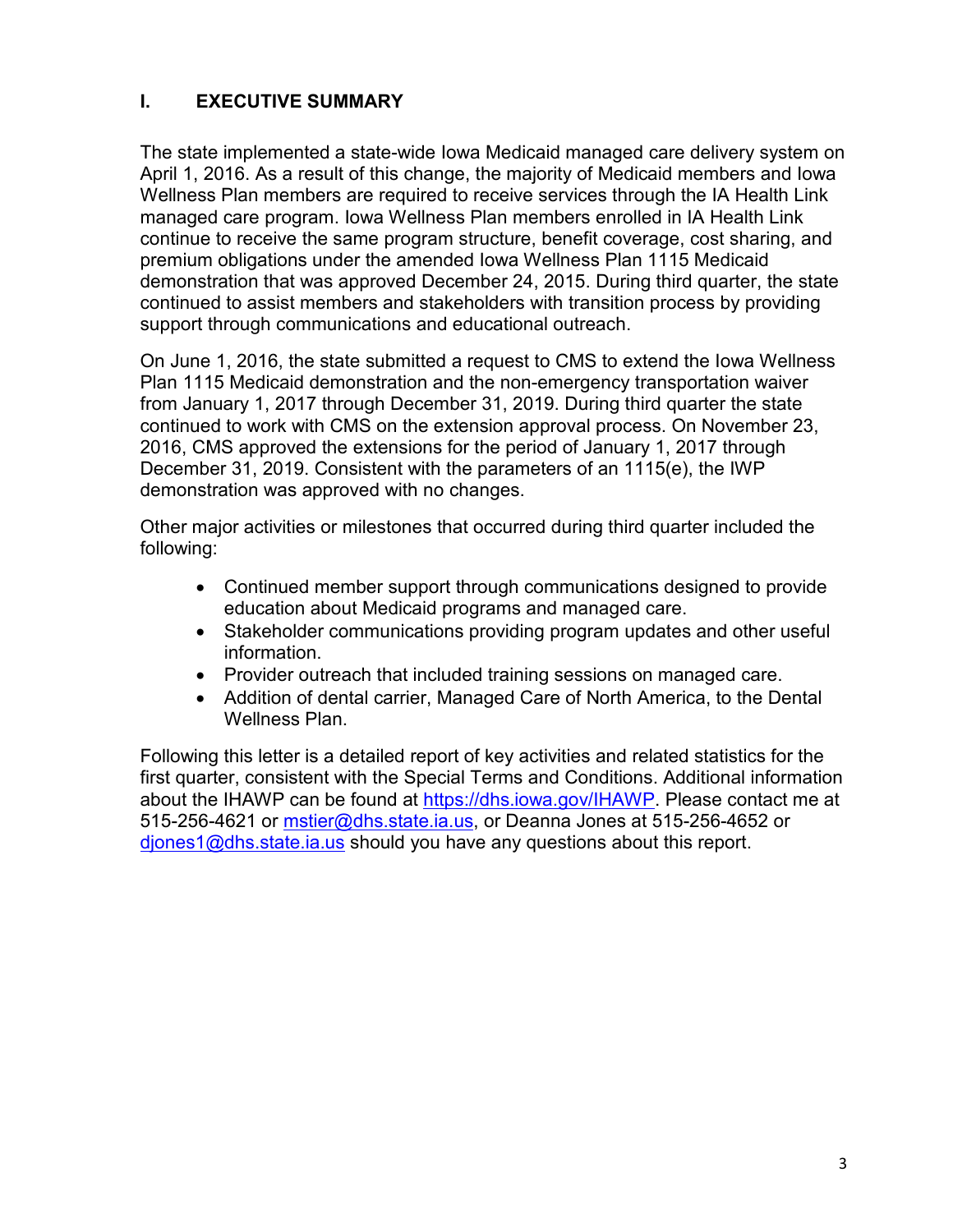## **II. SIGNIFICANT ACTIVITIES OF THE QUARTER**

## **1. Communication and Outreach**

Communication related activities for the third quarter are outlined below.

## **Monthly Member Mailings:**

- **IA Health Link Member Handbook:** This packet is mailed to all new Iowa Wellness Plan (IWP) members and it includes information about IWP benefits, healthy behaviors and the Managed Care Organization (MCO) selection process.
- **Healthy Behaviors Reminder Letters:** These are sent from the member's MCO. This letter reminds members of their need to complete their healthy behaviors to keep their free health coverage.
- **IWP Contribution Statements:** These statements are sent to members who are required to pay monthly contributions. An informational piece on healthy behaviors is included with these monthly statements.

## **Medicaid e-News:**

- Medicaid e-News is sent to over 3,600 providers and stakeholders as needed and includes important updates, links to member mailings, useful resources and informational letters. The e-News also provides key contact information for the MCOs and their transportation brokers. Medicaid e-News included the following information about the IHAWP:
	- o July Announcement that Managed Care of North America (MCNA) Dental joined the Dental Wellness Plan (DWP) offering IWP members a choice between MCNA Dental and Delta Dental for coverage. Current and new members received information about this change through DWP "New Choices" letters and DWP "Enrollment" letters, respectively.

## **2. Provider Outreach**

In August and September of 2016, the Iowa Medicaid Enterprise (IME) held annual Medicaid provider trainings in 11 different communities throughout the state with a combined attendance of 1,604 providers. The training sessions were facilitated by the IME Provider Services Outreach Unit and representatives from each of the three MCOs. The topics discussed at each session included claims processing, Prior Authorizations, Member and Provider Communications, as well as updates to Iowa Medicaid programs. The trainings also included updates to the IWP and DWP and the impacts on IWP members.

### **3. Legislative Developments**

There were no legislative related activities to report during third quarter in calendar year 2016.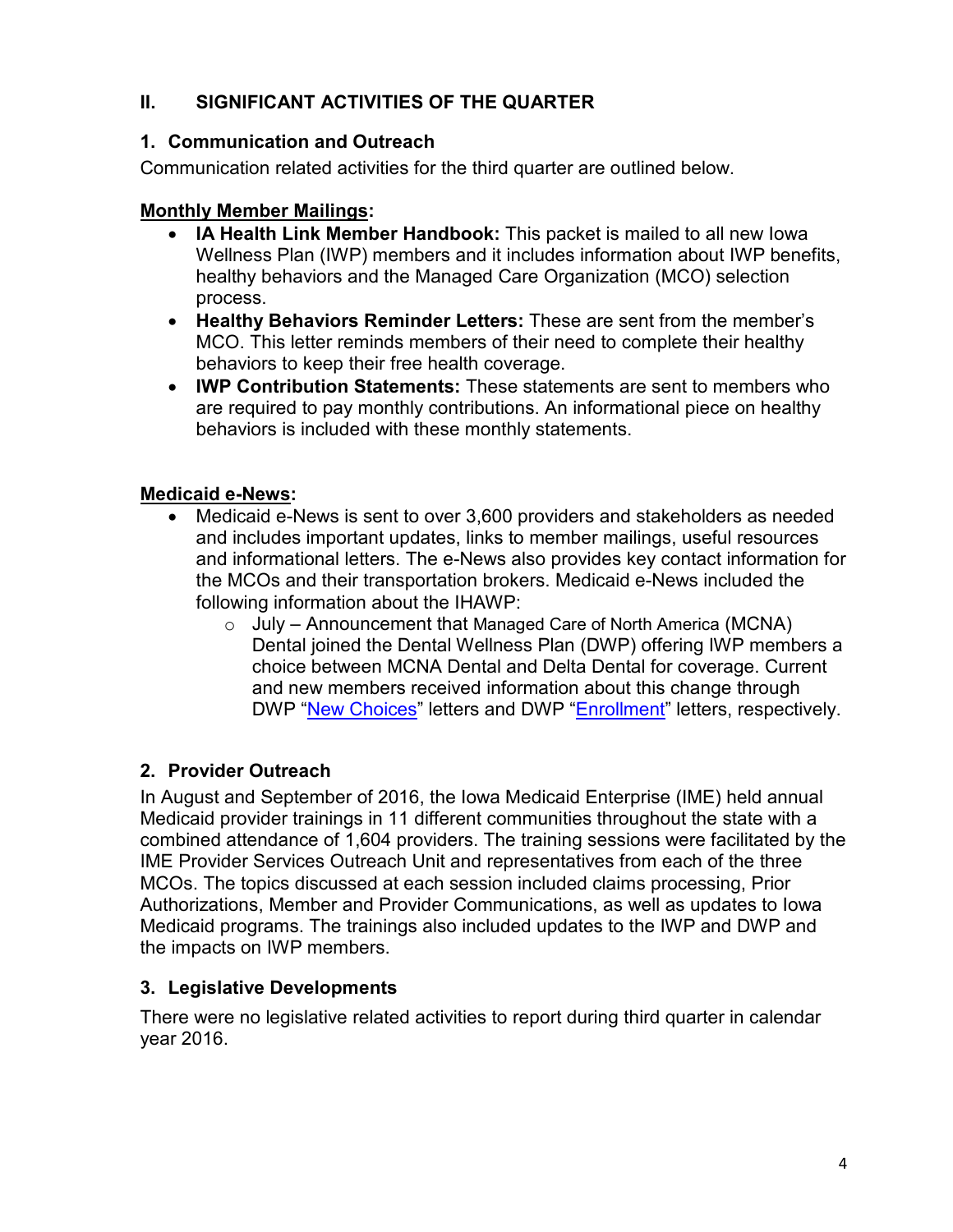## **II. ELIGIBILITY/ENROLLMENT**

## **1. Quarterly Enrollment**

The IWP population totaled 150,408 at the end of third quarter. Month-end totals by population group in third quarter are shown below.

| <b>Population Group</b> | July    | <b>August</b> | <b>September</b> |
|-------------------------|---------|---------------|------------------|
| 0-100% FPL              | 107,739 | 114,467       | 114,356          |
| 101-133% FPL            | 34,247  | 36,488        | 36,052           |
| Total                   | 141,986 | 150,955       | 150,408          |

## **2. Special Population Groups**

The state monitors specific population groups enrolled in the IHAWP to ensure their health care needs are met in accordance with the Special Terms and Conditions (STC). These groups are comprised of: (1) Nineteen and twenty year-olds, (2) American Indian/Alaskan Natives, and (3) the medically exempt (frail). Below are month-end IWP enrollment totals during third quarter in calendar year 2016.

| <b>Population Group</b>               | July   | <b>August</b> | <b>September</b> |
|---------------------------------------|--------|---------------|------------------|
| 19-20 Year-old                        |        |               |                  |
| 0-100% FPL                            | 5,441  | 5,196         | 5,247            |
| 101-133%FPL                           | 1,139  | 1,089         | 1,100            |
| <b>American Indian/Alaskan Native</b> |        |               |                  |
| 0-100% FPL                            | 1,560  | 1,685         | 1,672            |
| 101-133%FPL                           | 406    | 424           | 445              |
| <b>Medically Exempt</b>               |        |               |                  |
| 0-100% FPL                            | 14,872 | 15,202        | 15,078           |
| 101-133%FPL                           | 2,990  | 3,048         | 3,049            |
| Total                                 | 26,408 | 26,644        | 26,591           |

## **III. ACCESS/DELIVERY**

Effective April 1, 2016, the majority of Medicaid members began accessing services through the IA Health Link managed care program. Information on access and delivery is available in the first quarter managed care reports of State Fiscal Year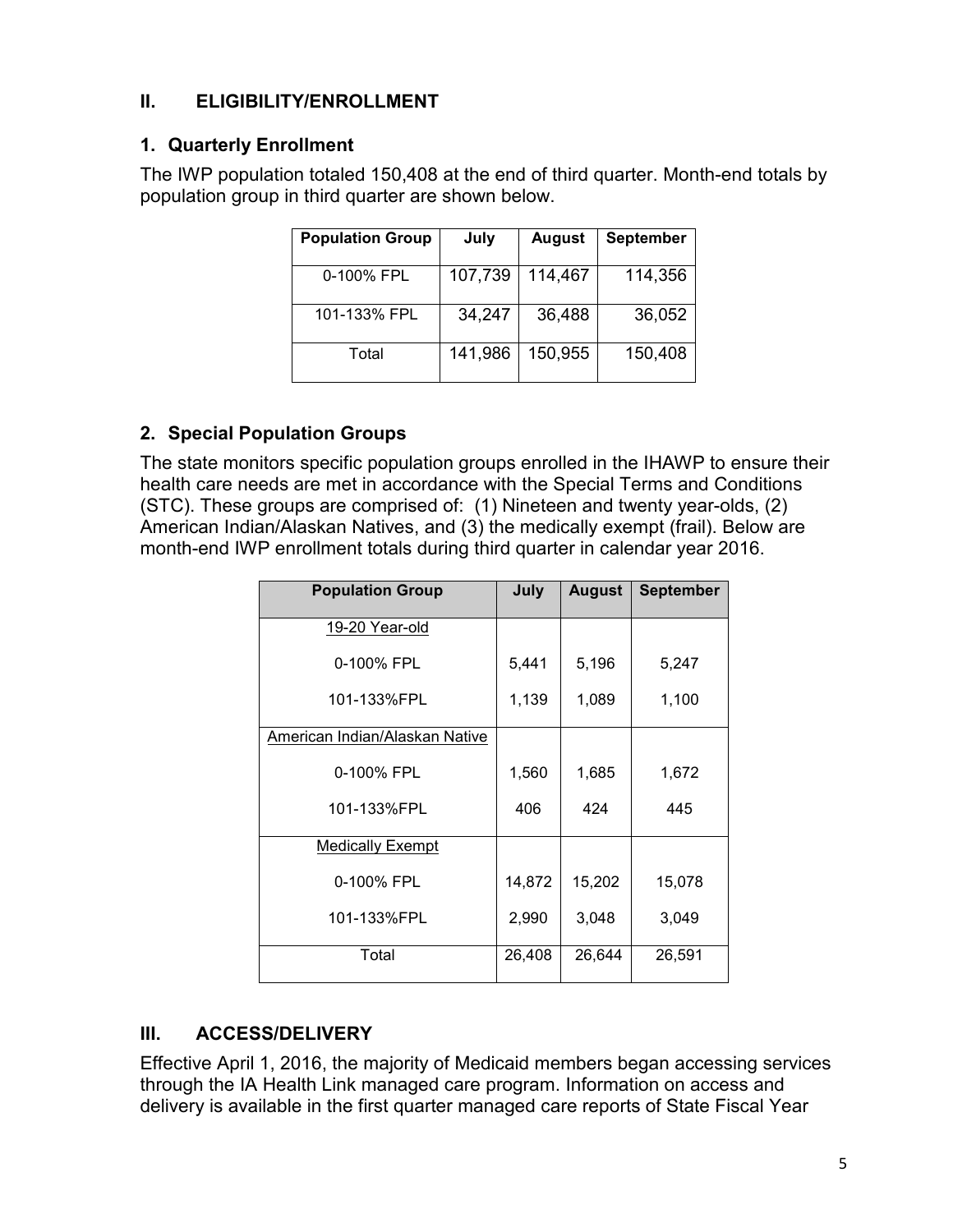2017. See the Network Adequacy and Historical Utilization section at https://dhs.iowa.gov/sites/default/files/Q1SFY17report112916.pdf.

## **IV. MEMBER GRIEVANCES AND APPEALS**

## **1. Grievances**

Beginning April 1, 2016, all Medicaid members enrolled in MCOs have access to their respective member hotlines to report complaints about the IA Health Link program. A summary of MCO grievances and appeals can be found in the MCO quarterly reports, Consumer Protections and Supports section at https://dhs.iowa.gov/sites/default/files/Q1SFY17report112916.pdf.

IHAWP members in the Fee-for-Service (FFS) program are able to report their complaints to the Iowa Medicaid Member Services Call Center. A summary of these complaints is provided below.

| <b>Complaint Type</b>                | July     | <b>August</b> | <b>September</b> |
|--------------------------------------|----------|---------------|------------------|
| <b>Benefits and Services</b>         | 8        | 14            | 7                |
| Access                               | 2        | 2             | O                |
| Substance Abuse/Mental Health Access | $\Omega$ | O             | ∩                |
| Quality of Care                      | 0        | 0             | 0                |
| Medical Provider Network             | 1        | O             | 0                |
| <b>Premiums and Cost Sharing</b>     | 2        | 1             | 1                |
| <b>Healthy Behaviors</b>             | 3        | 2             | 1                |
| Non-emergency Medical Transportation | 0        | U             | ი                |
| <b>EPSDT Services</b>                | 0        | $\Omega$      | ŋ                |

## **2. Appeals and Exceptions**

During third quarter the state received two requests for exceptions to Medicaid policy and 29 requests for appeal hearings for IHAWP members in FFS. See Attachment 1 for more details.

## **VI. Financial Report**

See Attachment 2 for the actual number of member months for the IWP as of September 30, 2016. This report is required under the STCs for the purpose of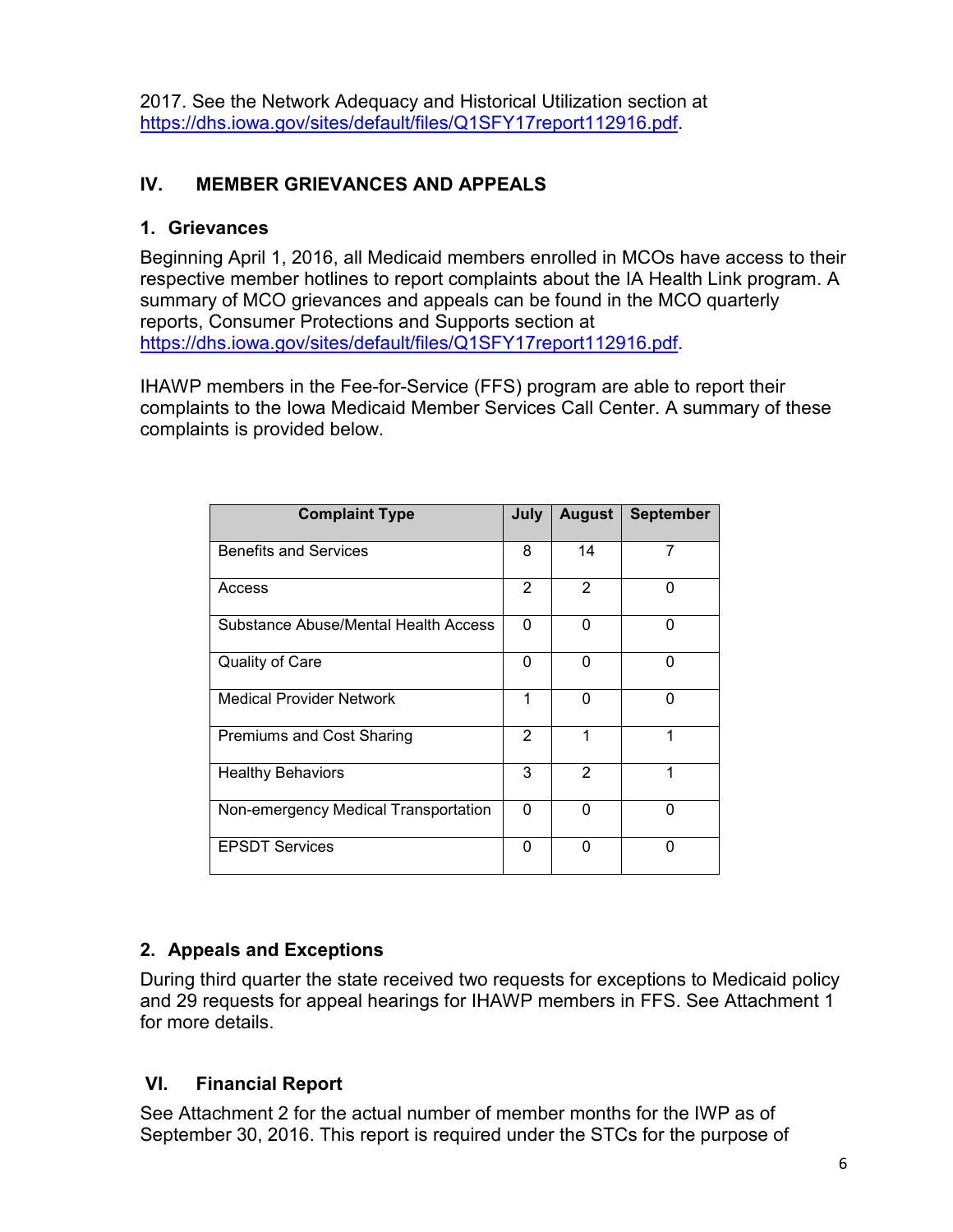tracking program costs, which includes calculating the budget neutrality expenditure cap.

## **VII. Other Activities**

## **1. Dental Wellness Plan**

On July 12, 2016, the state announced that MCNA joined the DWP, effective immediately. MCNA Dental is required to provide the same benefits as Delta Dental, which allows IWP members a choice between two dental carriers.

For more information about the addition of MCNA Dental, see Informational Letter 1696 and visit the DWP Webpage. In addition, see Attachment 3 for operation and utilization reports for Delta Dental and MCNA Dental.

## **2. Premium Monitoring and the Healthy Behaviors Program**

In accordance with the STCs, the state is required to collect premium related data to monitor the effects of premiums on IWP members with incomes between 50 and 133 percent of the FPL. This information is contained in Attachment 4.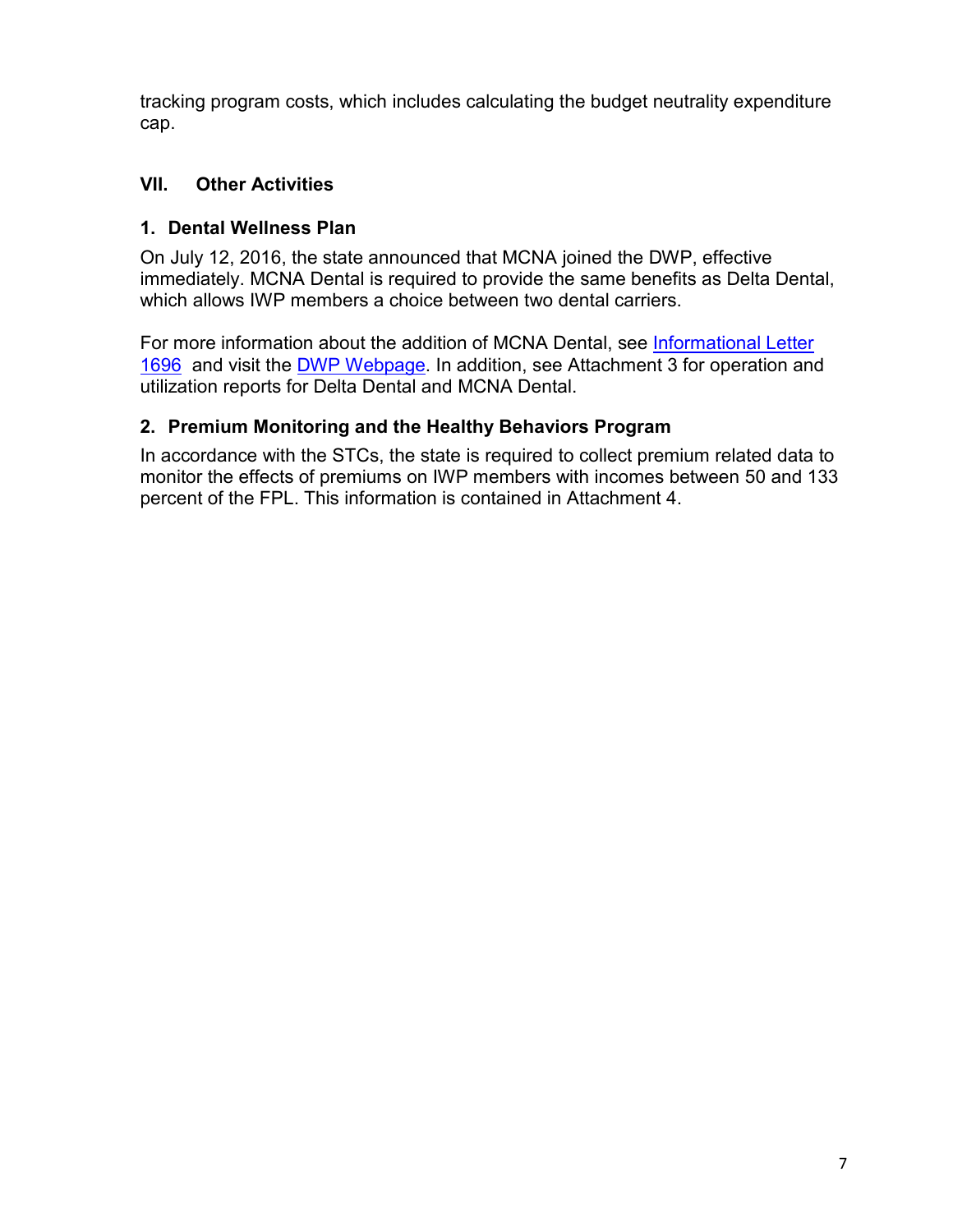# **Attachments**

- 1. IWP Appeals and Exceptions Report
- 2. Financial Reporting IWP Member Months
- 3. Dental Wellness Plan Report
- 4. Premium Monitoring Report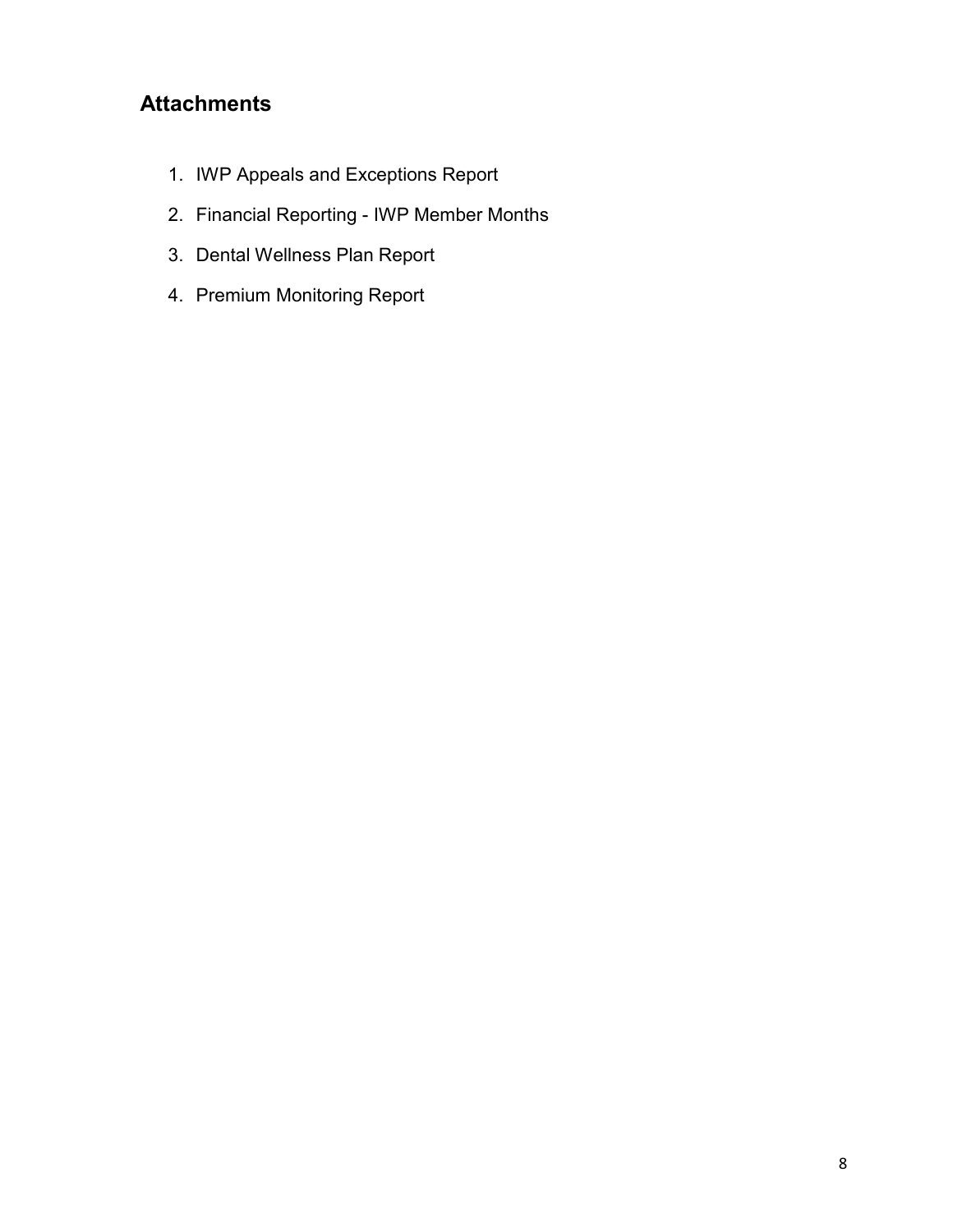DEPARTMENT OF HUMAN SERVICES (DHS) IOWA WELLNESS PLAN - 3rd QUARTER 2016

### **EXCEPTION TO POLICY REQUESTS**

| <b>MONTH</b>            | <b>CATEGORY</b>           | OUTCOME*            | <b>COUNT</b> |
|-------------------------|---------------------------|---------------------|--------------|
| July                    | <b>Noncovered Service</b> | Withdrawn<br>Denied | 1            |
| August                  |                           |                     | 0            |
| September               |                           |                     | 0            |
| <b>TOTAL EXCEPTIONS</b> |                           |                     | 2            |
|                         |                           |                     |              |

 *\*Approved - Exception granted. Denied - Payment/coverage denied. Withdrawn - Request declared unnecessary for approval; withdrawn by DHS.*

### **MEMBER APPEALS**

| <b>MONTH</b> | <b>CATEGORY</b>           | OUTCOME*  | <b>COUNT</b> |
|--------------|---------------------------|-----------|--------------|
| July         | <b>Noncovered Service</b> | Dismissed | $\mathbf{1}$ |
|              | Contributions/Premiums    | Affirmed  | 3            |
|              |                           | Dismissed | 2            |
|              |                           | Withdrawn | 3            |
|              |                           | Reversed  | 1            |
| August       | Claim                     | Withdrawn | $\mathbf{1}$ |
|              |                           | Reversed  | 1            |
|              | Contributions/Premiums    | Affirmed  | $\mathbf{1}$ |
|              |                           | Reversed  | 1            |
|              |                           | Withdrawn | 3            |
| September    | Contributions/Premiums    | Affirmed  | 2            |
|              |                           | Reversed  | 2            |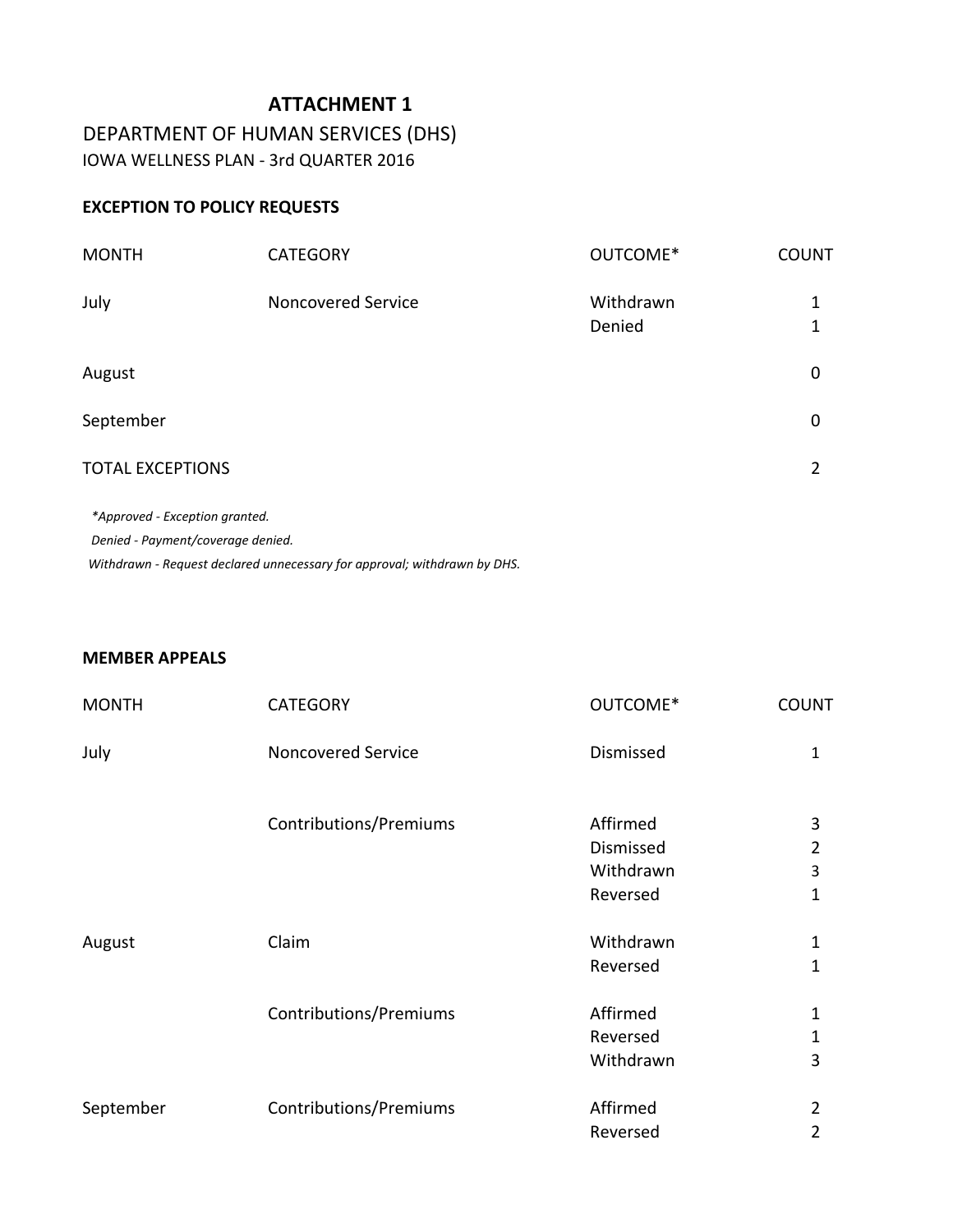| Withdrawn |   |
|-----------|---|
| Dismissed |   |
| Pending   | 5 |

### TOTAL APPEALS 29

*\* Affirmed - DHS' action is correct.*

 *Dismissed - Appeal is unneccsary for approval of coverage/payment; dismissed by DHS. Reversed - Appellant's request is approved; DHS is ordered to reverse its action. Withdrawn - Appeal request wihdrawn by appellant prior to hearing date.*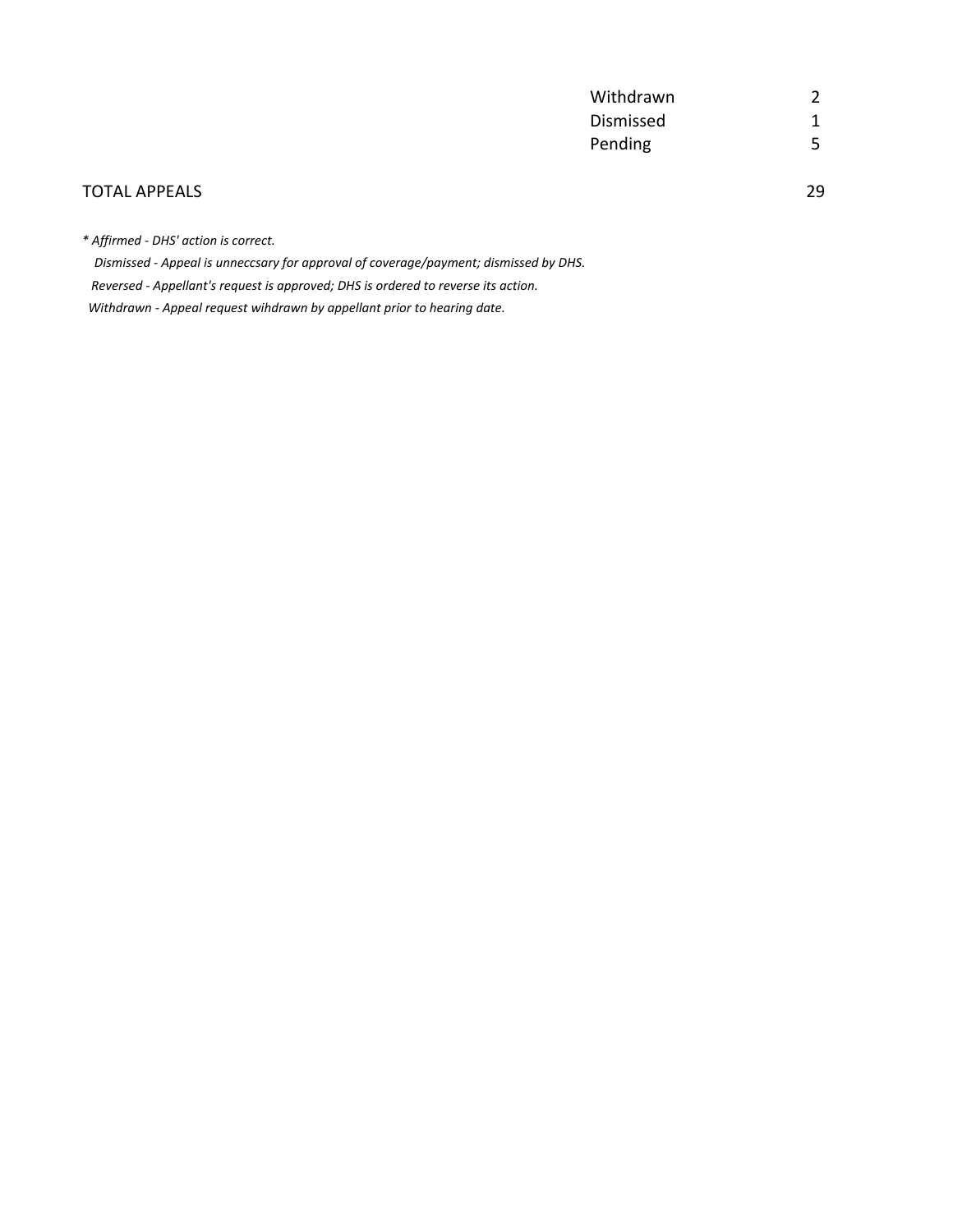#### **ATTACHMENT 2Iowa Wellness Plan Member Months - 3rd Quarter 2016**

### **Income 0-100% FPL**

| <b>MCO - Medically Exempt</b> |                    |              |              |              |                                         |     |     |     |     |        |                                                               |
|-------------------------------|--------------------|--------------|--------------|--------------|-----------------------------------------|-----|-----|-----|-----|--------|---------------------------------------------------------------|
| <b>Member Counts</b>          |                    |              |              |              |                                         |     |     |     |     |        |                                                               |
| <b>Eligibility End Date</b>   |                    |              |              |              |                                         |     |     |     |     |        |                                                               |
|                               |                    |              |              |              | 1/31/2016 2/29/2016 3/31/2016 4/30/2016 |     |     |     |     |        | 5/31/2016 6/30/2016 7/31/2016 8/31/2016 9/30/2016 Grand Total |
|                               | 1/1/2016           | ΩI           | 0            | 0            |                                         |     |     |     |     | 0      | 0                                                             |
|                               | 2/1/2016           |              | <sup>0</sup> |              |                                         |     |     |     |     | 0      | 0                                                             |
|                               | 3/1/2016           |              |              |              |                                         |     |     |     |     |        | $\overline{0}$                                                |
| <b>Eligibility Start Date</b> | 4/1/2016           |              |              |              | 558                                     | 617 | 546 | 584 | 624 | 11,776 | 14,705                                                        |
|                               | 5/1/2016           |              |              |              |                                         | 30  | 24  | 25  | 42  | 896    | 1,017                                                         |
|                               | 6/1/2016           |              |              |              |                                         |     | 22  | 22  | 20  | 565    | 629                                                           |
|                               | 7/1/2016           |              |              |              |                                         |     |     | 14  | 24  | 488    | 526                                                           |
|                               | 8/1/2016           |              |              |              |                                         |     |     |     | 21  | 532    | 553                                                           |
|                               | 9/1/2016           |              |              |              |                                         |     |     |     |     | 525    | 525                                                           |
|                               | <b>Grand Total</b> | $\mathbf{0}$ | 0            | $\mathbf{0}$ | 558                                     | 647 | 592 | 645 | 731 | 14,782 | 17,955                                                        |

| <b>Member Months</b>          |                    |    |                     |  |     |           |       |       |       |        |                                                                                   |  |
|-------------------------------|--------------------|----|---------------------|--|-----|-----------|-------|-------|-------|--------|-----------------------------------------------------------------------------------|--|
| <b>Eligibility End Date</b>   |                    |    |                     |  |     |           |       |       |       |        |                                                                                   |  |
|                               |                    |    | 1/31/2016 2/29/2016 |  |     |           |       |       |       |        | 3/31/2016 4/30/2016 5/31/2016 6/30/2016 7/31/2016 8/31/2016 9/30/2016 Grand Total |  |
|                               | 1/1/2016           |    |                     |  |     |           |       |       |       |        | O                                                                                 |  |
|                               | 2/1/2016           |    | 0                   |  |     |           |       |       |       |        |                                                                                   |  |
|                               | 3/1/2016           |    |                     |  |     |           |       |       |       |        | 0                                                                                 |  |
|                               | 4/1/2016           |    |                     |  | 558 | 1,234     | 1,634 | 2,333 | 3,115 | 70,136 | 79,010                                                                            |  |
| <b>Eligibility Start Date</b> | 5/1/2016           |    |                     |  |     | <b>30</b> | 48    | 75    | 168   | 4,470  | 4,791                                                                             |  |
|                               | 6/1/2016           |    |                     |  |     |           | 22    | 44    | 60    | 2,254  | 2,380                                                                             |  |
|                               | 7/1/2016           |    |                     |  |     |           |       | 14    | 48    | 1,463  | 1,525                                                                             |  |
|                               | 8/1/2016           |    |                     |  |     |           |       |       | 21    | 1,064  | 1,085                                                                             |  |
|                               | 9/1/2016           |    |                     |  |     |           |       |       |       | 525    | 525                                                                               |  |
|                               | <b>Grand Total</b> | OΙ |                     |  | 558 | 1,264     | 1,704 | 2,466 | 3,412 | 79,912 | 89,316                                                                            |  |

**MCO**

| ייכש                          |          |  |  |    |       |       |       |       |       |        |                                                                                                       |  |  |
|-------------------------------|----------|--|--|----|-------|-------|-------|-------|-------|--------|-------------------------------------------------------------------------------------------------------|--|--|
| <b>Member Counts</b>          |          |  |  |    |       |       |       |       |       |        |                                                                                                       |  |  |
| <b>Eligibility End Date</b>   |          |  |  |    |       |       |       |       |       |        |                                                                                                       |  |  |
|                               |          |  |  |    |       |       |       |       |       |        | 1/31/2016 2/29/2016 3/31/2016 4/30/2016 5/31/2016 6/30/2016 7/31/2016 8/31/2016 9/30/2016 Grand Total |  |  |
|                               | 1/1/2016 |  |  | 01 |       |       |       |       |       |        | $\Omega$                                                                                              |  |  |
|                               | 2/1/2016 |  |  | 01 |       |       |       | n.    |       |        | 0                                                                                                     |  |  |
|                               | 3/1/2016 |  |  |    |       |       |       |       |       |        |                                                                                                       |  |  |
|                               | 4/1/2016 |  |  |    | 4,600 | 4,400 | 4,321 | 4,403 | 4,789 | 67,630 | 90,143                                                                                                |  |  |
| <b>Eligibility Start Date</b> | 5/1/2016 |  |  |    |       | 248   | 202   | 196   | 195   | 5,276  | 6,117                                                                                                 |  |  |
|                               | 6/1/2016 |  |  |    |       |       | 212   | 233   | 194   | 5,336  | 5,975                                                                                                 |  |  |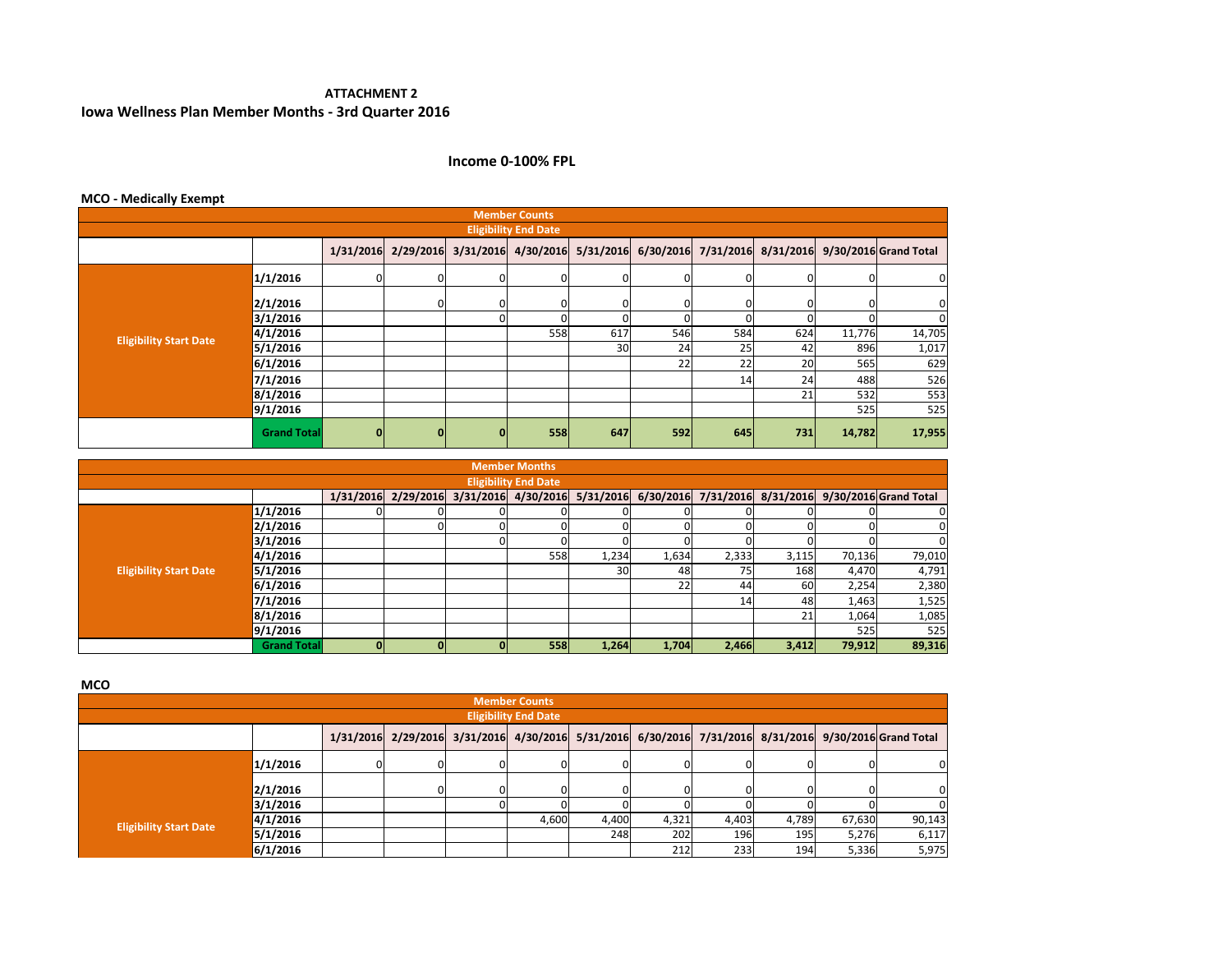| 7/1/2016            |    |    |              |       |       |       | 178   | 176   | 4.424  | 4,778   |
|---------------------|----|----|--------------|-------|-------|-------|-------|-------|--------|---------|
| 8/1/2016            |    |    |              |       |       |       |       | 262   | 5,165  | 5,427   |
| 9/1/2016            |    |    |              |       |       |       |       |       | 5,078  | 5,078   |
| <b>Grand Totall</b> | 01 | ΟI | $\mathbf{0}$ | 4,600 | 4,648 | 4,735 | 5,010 | 5,616 | 92,909 | 117,518 |

|                               | Member Months       |           |  |  |                               |       |                     |        |        |         |                                           |  |
|-------------------------------|---------------------|-----------|--|--|-------------------------------|-------|---------------------|--------|--------|---------|-------------------------------------------|--|
| <b>Eligibility End Date</b>   |                     |           |  |  |                               |       |                     |        |        |         |                                           |  |
|                               |                     | 1/31/2016 |  |  | 2/29/2016 3/31/2016 4/30/2016 |       | 5/31/2016 6/30/2016 |        |        |         | 7/31/2016 8/31/2016 9/30/2016 Grand Total |  |
|                               | 1/1/2016            |           |  |  |                               |       |                     |        |        |         | 0                                         |  |
|                               | 2/1/2016            |           |  |  |                               |       |                     |        |        |         | 0                                         |  |
|                               | 3/1/2016            |           |  |  |                               |       |                     |        |        |         | $\Omega$                                  |  |
|                               | 4/1/2016            |           |  |  | 4,600                         | 8,800 | 12,950              | 17,586 | 23,893 | 403,212 | 471,041                                   |  |
| <b>Eligibility Start Date</b> | 5/1/2016            |           |  |  |                               | 248   | 404                 | 586    | 777    | 26,290  | 28,305                                    |  |
|                               | 6/1/2016            |           |  |  |                               |       | 212                 | 466    | 581    | 21,305  | 22,564                                    |  |
|                               | 7/1/2016            |           |  |  |                               |       |                     | 178    | 352    | 13,255  | 13,785                                    |  |
|                               | 8/1/2016            |           |  |  |                               |       |                     |        | 262    | 10,330  | 10,592                                    |  |
|                               | 9/1/2016            |           |  |  |                               |       |                     |        |        | 5,078   | 5,078                                     |  |
|                               | <b>Grand Totall</b> |           |  |  | 4,600                         | 9,048 | 13,566              | 18,816 | 25,865 | 479,470 | 551,365                                   |  |

### **Fee-for-service- Medically Exempt**

|                               | <b>Member Counts</b>        |     |     |        |                 |     |     |     |     |     |                                                                                                       |  |  |  |
|-------------------------------|-----------------------------|-----|-----|--------|-----------------|-----|-----|-----|-----|-----|-------------------------------------------------------------------------------------------------------|--|--|--|
|                               | <b>Eligibility End Date</b> |     |     |        |                 |     |     |     |     |     |                                                                                                       |  |  |  |
|                               |                             |     |     |        |                 |     |     |     |     |     | 1/31/2016 2/29/2016 3/31/2016 4/30/2016 5/31/2016 6/30/2016 7/31/2016 8/31/2016 9/30/2016 Grand Total |  |  |  |
|                               | 1/1/2016                    | 880 | 899 | 13,977 | 169             | 94  | 60  | 71  | 59  | 169 | 16,378                                                                                                |  |  |  |
|                               | 2/1/2016                    |     | 33  | 579    | 21              | 10  | 19  |     |     | 17  | 682                                                                                                   |  |  |  |
|                               | 3/1/2016                    |     |     | 333    | 82              | 10  |     | 19  |     | 8   | 456                                                                                                   |  |  |  |
| <b>Eligibility Start Date</b> | 4/1/2016                    |     |     |        | 14 <sub>l</sub> | 53  | 14  |     | 16  |     | 106                                                                                                   |  |  |  |
|                               | 5/1/2016                    |     |     |        |                 | 20  | 36  |     |     | 30  | 97                                                                                                    |  |  |  |
|                               | 6/1/2016                    |     |     |        |                 |     | 18  | 53  |     | 28  | 108                                                                                                   |  |  |  |
|                               | 7/1/2016                    |     |     |        |                 |     |     | 18  | 40  |     | 65                                                                                                    |  |  |  |
|                               | 8/1/2016                    |     |     |        |                 |     |     |     | 12  | 41  | 53                                                                                                    |  |  |  |
|                               | 9/1/2016                    |     |     |        |                 |     |     |     |     | 37  | 37                                                                                                    |  |  |  |
|                               | <b>Grand Total</b>          | 880 | 932 | 14,889 | 286             | 187 | 150 | 174 | 141 | 343 | 17,982                                                                                                |  |  |  |

|                                                                                                                |                    |     |       |        | <b>Member Months</b>        |           |     |                 |     |       |        |  |  |
|----------------------------------------------------------------------------------------------------------------|--------------------|-----|-------|--------|-----------------------------|-----------|-----|-----------------|-----|-------|--------|--|--|
|                                                                                                                |                    |     |       |        | <b>Eligibility End Date</b> |           |     |                 |     |       |        |  |  |
| 3/31/2016 4/30/2016 5/31/2016 6/30/2016 7/31/2016<br>8/31/2016 9/30/2016 Grand Total<br>1/31/2016<br>2/29/2016 |                    |     |       |        |                             |           |     |                 |     |       |        |  |  |
|                                                                                                                | 1/1/2016           | 880 | 1,798 | 41,899 | 663                         | 435       | 280 | 345             | 335 | 1,467 | 48,102 |  |  |
|                                                                                                                | 2/1/2016           |     | 33    | 1,158  | 62                          | 40        | 91  | 12 <sub>1</sub> |     | 136   | 1,539  |  |  |
|                                                                                                                | 3/1/2016           |     |       | 333    | 164                         | 29        | 12  | 93              |     | 56    | 693    |  |  |
|                                                                                                                | 4/1/2016           |     |       |        | 14                          | 106       | 42  | 12              | 77  | 36    | 287    |  |  |
| <b>Eligibility Start Date</b>                                                                                  | 5/1/2016           |     |       |        |                             | <b>20</b> | 72  | 24              | 12  | 150   | 278    |  |  |
|                                                                                                                | 6/1/2016           |     |       |        |                             |           | 18  | 106             | 25  | 112   | 261    |  |  |
|                                                                                                                | 7/1/2016           |     |       |        |                             |           |     | 18 <sub>1</sub> | 80  | 21    | 119    |  |  |
|                                                                                                                | 8/1/2016           |     |       |        |                             |           |     |                 | 12  | 82    | 94     |  |  |
|                                                                                                                | 9/1/2016           |     |       |        |                             |           |     |                 |     | 37    | 37     |  |  |
|                                                                                                                | <b>Grand Total</b> | 880 | 1,831 | 43,390 | 903                         | 630       | 515 | 610             | 554 | 2,097 | 51,410 |  |  |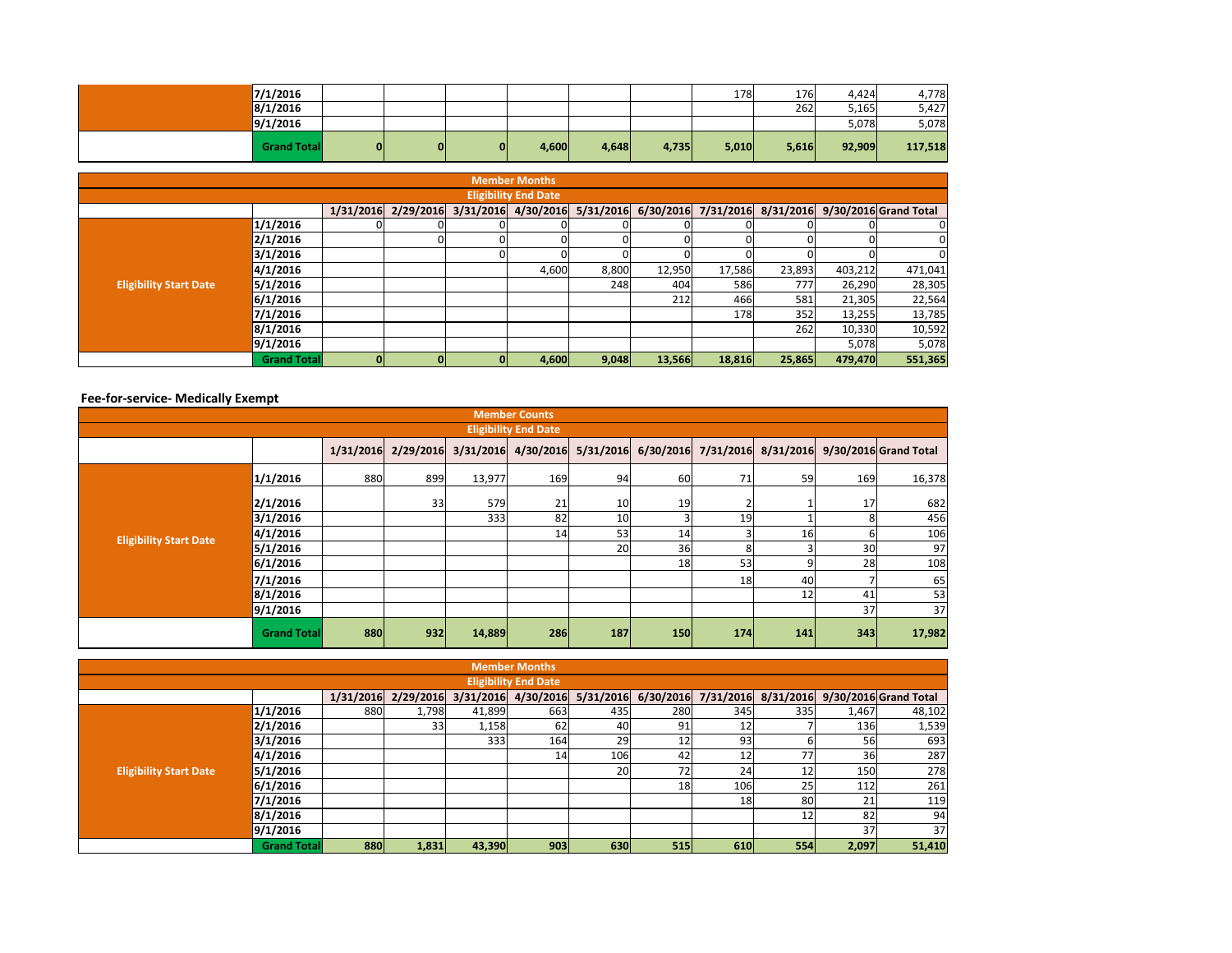#### **Fee-for-service**

|                               | <b>Member Counts</b> |           |       |                         |           |       |                               |       |           |       |                       |  |  |  |
|-------------------------------|----------------------|-----------|-------|-------------------------|-----------|-------|-------------------------------|-------|-----------|-------|-----------------------|--|--|--|
| <b>Eligibility End Date</b>   |                      |           |       |                         |           |       |                               |       |           |       |                       |  |  |  |
|                               |                      | 1/31/2016 |       | $2/29/2016$ $3/31/2016$ | 4/30/2016 |       | 5/31/2016 6/30/2016 7/31/2016 |       | 8/31/2016 |       | 9/30/2016 Grand Total |  |  |  |
|                               | 1/1/2016             | 6,988     | 6,258 | 84,850                  | 1,366     | 1,062 | 338                           | 354   | 243       | 833   | 102,292               |  |  |  |
|                               | 2/1/2016             |           | 331   | 5,307                   | 354       | 181   | 499                           | 57    |           | 89    | 6,823                 |  |  |  |
|                               | 3/1/2016             |           |       | 2,845                   | 2,057     | 280   | 94                            | 636   | 40        | 83    | 6,035                 |  |  |  |
| <b>Eligibility Start Date</b> | 4/1/2016             |           |       |                         | 468       | 2,023 | 208                           | 99    | 592       | 105   | 3,495                 |  |  |  |
|                               | 5/1/2016             |           |       |                         |           | 648   | 1,555                         | 289   | 137       | 719   | 3,348                 |  |  |  |
|                               | 6/1/2016             |           |       |                         |           |       | 425                           | 1,865 | 225       | 733   | 3,248                 |  |  |  |
|                               | 7/1/2016             |           |       |                         |           |       |                               | 447   | 1,526     | 370   | 2,343                 |  |  |  |
|                               | 8/1/2016             |           |       |                         |           |       |                               |       | 539       | 1,966 | 2,505                 |  |  |  |
|                               | 9/1/2016             |           |       |                         |           |       |                               |       |           | 1,914 | 1,914                 |  |  |  |
|                               | <b>Grand Total</b>   | 6,988     | 6,589 | 93,002                  | 4,245     | 4,194 | 3,119                         | 3,747 | 3,307     | 6,812 | 132,003               |  |  |  |

|                               |                    |           |           |           | <b>Member Months</b>        |           |           |           |           |        |                       |
|-------------------------------|--------------------|-----------|-----------|-----------|-----------------------------|-----------|-----------|-----------|-----------|--------|-----------------------|
|                               |                    |           |           |           | <b>Eligibility End Date</b> |           |           |           |           |        |                       |
|                               |                    | 1/31/2016 | 2/29/2016 | 3/31/2016 | 4/30/2016                   | 5/31/2016 | 6/30/2016 | 7/31/2016 | 8/31/2016 |        | 9/30/2016 Grand Total |
|                               | 1/1/2016           | 6.988     | 12,516    | 254,318   | 5,407                       | 5,139     | 1,622     | 1,807     | 1,358     | 7,344  | 296,499               |
|                               | 2/1/2016           |           | 331       | 10,614    | 1,059                       | 719       | 2,485     | 309       | 24        | 699    | 16,240                |
|                               | 3/1/2016           |           |           | 2,845     | 4,114                       | 831       | 364       | 3,157     | 236       | 575    | 12,122                |
|                               | 4/1/2016           |           |           |           | 468                         | 4,046     | 621       | 392       | 2,946     | 622    | 9,095                 |
| <b>Eligibility Start Date</b> | 5/1/2016           |           |           |           |                             | 648       | 3,110     | 861       | 540       | 3,563  | 8,722                 |
|                               | 6/1/2016           |           |           |           |                             |           | 425       | 3,730     | 671       | 2,921  | 7,747                 |
|                               | 7/1/2016           |           |           |           |                             |           |           | 447       | 3,052     | 1,110  | 4,609                 |
|                               | 8/1/2016           |           |           |           |                             |           |           |           | 539       | 3,932  | 4,471                 |
|                               | 9/1/2016           |           |           |           |                             |           |           |           |           | 1,914  | 1,914                 |
|                               | <b>Grand Total</b> | 6,988     | 12.847    | 267,777   | 11,048                      | 11,383    | 8,627     | 10.703    | 9,366     | 22,680 | 361,419               |

### **Income Over 100% FPL**

### **MCO - Medically Exempt**

|                               |          |           |    | <b>Member Counts</b>        |     |     |                 |     |       |                                                                                             |
|-------------------------------|----------|-----------|----|-----------------------------|-----|-----|-----------------|-----|-------|---------------------------------------------------------------------------------------------|
|                               |          |           |    | <b>Eligibility End Date</b> |     |     |                 |     |       |                                                                                             |
|                               |          | 1/31/2016 |    |                             |     |     |                 |     |       | 2/29/2016 3/31/2016 4/30/2016 5/31/2016 6/30/2016 7/31/2016 8/31/2016 9/30/2016 Grand Total |
|                               | 1/1/2016 |           |    |                             |     |     |                 |     | 0     | $\mathbf{0}$                                                                                |
|                               | 2/1/2016 |           | O. |                             |     |     |                 |     | 0     | $\overline{0}$                                                                              |
|                               | 3/1/2016 |           |    |                             |     |     |                 |     |       | 0                                                                                           |
|                               | 4/1/2016 |           |    | 199                         | 181 | 198 | 175             | 181 | 2,096 | 3,030                                                                                       |
| <b>Eligibility Start Date</b> | 5/1/2016 |           |    |                             | 24  |     |                 | 15  | 182   | 238                                                                                         |
|                               | 6/1/2016 |           |    |                             |     | 17  | 12              |     | 185   | 223                                                                                         |
|                               | 7/1/2016 |           |    |                             |     |     | 13 <sub>l</sub> |     | 166   | 190                                                                                         |
|                               | 8/1/2016 |           |    |                             |     |     |                 |     | 169   | 181                                                                                         |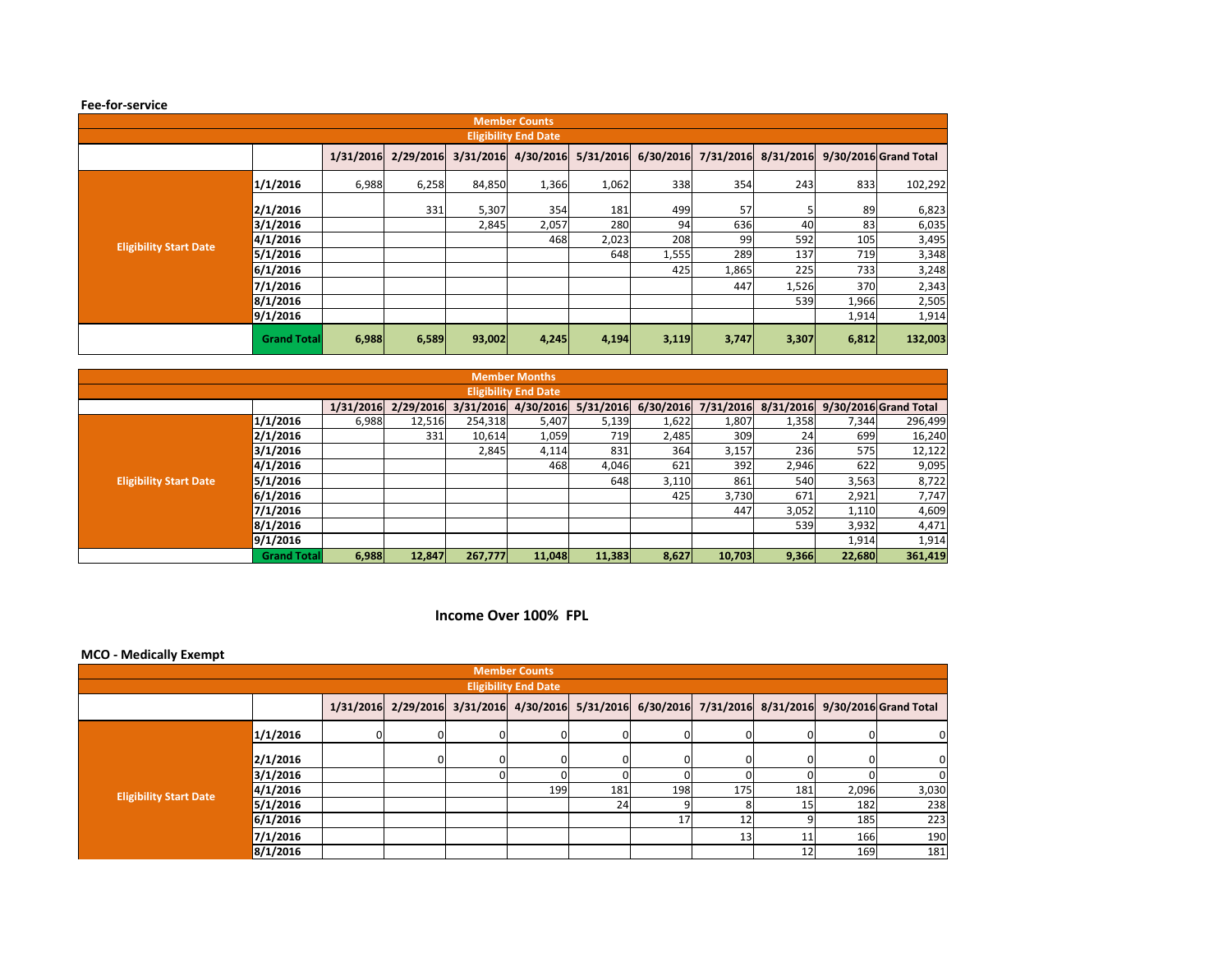| 9/1/2016 |    |    |    |     |     |     |     |     | 202   | 202   |
|----------|----|----|----|-----|-----|-----|-----|-----|-------|-------|
|          | ΩI | ΩI | 01 | 199 | 205 | 224 | 208 | 228 | 3,000 | 4,064 |

|                               |                                                                                                          |  |  |  | <b>Member Months</b>        |     |          |     |       |              |              |  |  |  |
|-------------------------------|----------------------------------------------------------------------------------------------------------|--|--|--|-----------------------------|-----|----------|-----|-------|--------------|--------------|--|--|--|
|                               |                                                                                                          |  |  |  | <b>Eligibility End Date</b> |     |          |     |       |              |              |  |  |  |
|                               | 2/29/2016 3/31/2016 4/30/2016 5/31/2016 6/30/2016 7/31/2016 8/31/2016 9/30/2016 Grand Total<br>1/31/2016 |  |  |  |                             |     |          |     |       |              |              |  |  |  |
|                               | 1/1/2016                                                                                                 |  |  |  |                             |     |          |     |       |              | $\Omega$     |  |  |  |
|                               | 2/1/2016                                                                                                 |  |  |  |                             |     | $\Omega$ |     |       |              | $\mathbf{0}$ |  |  |  |
|                               | 3/1/2016                                                                                                 |  |  |  |                             |     | $\Omega$ |     |       | <sup>0</sup> | $\Omega$     |  |  |  |
|                               | 4/1/2016                                                                                                 |  |  |  | 199                         | 362 | 594      | 700 | 903   | 12,519       | 15,277       |  |  |  |
| <b>Eligibility Start Date</b> | 5/1/2016                                                                                                 |  |  |  |                             | 24  | 18       | 24  | 60    | 905          | 1,031        |  |  |  |
|                               | 6/1/2016                                                                                                 |  |  |  |                             |     | 17       | 24  | 27    | 735          | 803          |  |  |  |
|                               | 7/1/2016                                                                                                 |  |  |  |                             |     |          | 13  | 22    | 496          | 531          |  |  |  |
|                               | 8/1/2016                                                                                                 |  |  |  |                             |     |          |     | 12    | 338          | 350          |  |  |  |
|                               | 9/1/2016                                                                                                 |  |  |  |                             |     |          |     |       | 202          | 202          |  |  |  |
|                               | <b>Grand Total</b>                                                                                       |  |  |  | <b>199</b>                  | 386 | 629      | 761 | 1,024 | 15,195       | 18,194       |  |  |  |

**MCO** 

|                               |                    |           |              |                               | <b>Member Counts</b>        |       |          |       |          |        |                                                               |
|-------------------------------|--------------------|-----------|--------------|-------------------------------|-----------------------------|-------|----------|-------|----------|--------|---------------------------------------------------------------|
|                               |                    |           |              |                               | <b>Eligibility End Date</b> |       |          |       |          |        |                                                               |
|                               |                    | 1/31/2016 |              | 2/29/2016 3/31/2016 4/30/2016 |                             |       |          |       |          |        | 5/31/2016 6/30/2016 7/31/2016 8/31/2016 9/30/2016 Grand Total |
|                               | 1/1/2016           |           | $\Omega$     |                               |                             |       | $\Omega$ |       | $\Omega$ | 0      | $\overline{0}$                                                |
|                               | 2/1/2016           |           | ΩI           |                               |                             |       |          |       | ΩI       | 0      | $\mathbf{0}$                                                  |
|                               | 3/1/2016           |           |              |                               |                             |       |          |       |          |        | $\mathbf{0}$                                                  |
| <b>Eligibility Start Date</b> | 4/1/2016           |           |              |                               | 2,096                       | 2,240 | 2,388    | 2,239 | 2,534    | 20,249 | 31,746                                                        |
|                               | 5/1/2016           |           |              |                               |                             | 125   | 83       | 97    | 104      | 2,179  | 2,588                                                         |
|                               | 6/1/2016           |           |              |                               |                             |       | 120      | 118   | 112      | 2,242  | 2,592                                                         |
|                               | 7/1/2016           |           |              |                               |                             |       |          | 116   | 87       | 1,953  | 2,156                                                         |
|                               | 8/1/2016           |           |              |                               |                             |       |          |       | 134      | 2,155  | 2,289                                                         |
|                               | 9/1/2016           |           |              |                               |                             |       |          |       |          | 2,290  | 2,290                                                         |
|                               | <b>Grand Total</b> | $\bf{0}$  | $\mathbf{0}$ | 0                             | 2,096                       | 2,365 | 2,591    | 2,570 | 2,971    | 31,068 | 43,661                                                        |

|                               |                                                                                                                         |  |  |   | <b>Member Months</b>        |       |       |       |        |         |         |  |  |  |  |
|-------------------------------|-------------------------------------------------------------------------------------------------------------------------|--|--|---|-----------------------------|-------|-------|-------|--------|---------|---------|--|--|--|--|
|                               |                                                                                                                         |  |  |   | <b>Eligibility End Date</b> |       |       |       |        |         |         |  |  |  |  |
|                               | 8/31/2016 9/30/2016 Grand Total<br>5/31/2016<br>2/29/2016<br>3/31/2016 4/30/2016<br>6/30/2016<br>7/31/2016<br>1/31/2016 |  |  |   |                             |       |       |       |        |         |         |  |  |  |  |
|                               | 1/1/2016                                                                                                                |  |  |   |                             |       |       |       |        |         | 0       |  |  |  |  |
|                               | 2/1/2016                                                                                                                |  |  |   |                             |       |       |       |        |         | 0       |  |  |  |  |
|                               | 3/1/2016                                                                                                                |  |  |   |                             |       |       |       |        |         | 0       |  |  |  |  |
|                               | 4/1/2016                                                                                                                |  |  |   | 2,096                       | 4,480 | 7,153 | 8,935 | 12,634 | 120,722 | 156,020 |  |  |  |  |
| <b>Eligibility Start Date</b> | 5/1/2016                                                                                                                |  |  |   |                             | 125   | 166   | 289   | 413    | 10,866  | 11,859  |  |  |  |  |
|                               | 6/1/2016                                                                                                                |  |  |   |                             |       | 120   | 236   | 335    | 8,952   | 9,643   |  |  |  |  |
|                               | 7/1/2016                                                                                                                |  |  |   |                             |       |       | 116   | 174    | 5,849   | 6,139   |  |  |  |  |
|                               | 8/1/2016                                                                                                                |  |  |   |                             |       |       |       | 134    | 4,310   | 4,444   |  |  |  |  |
|                               | 9/1/2016                                                                                                                |  |  |   |                             |       |       |       |        | 2,290   | 2,290   |  |  |  |  |
|                               | <b>Grand Total</b>                                                                                                      |  |  | 0 | 2,096                       | 4,605 | 7,439 | 9,576 | 13,690 | 152,989 | 190,395 |  |  |  |  |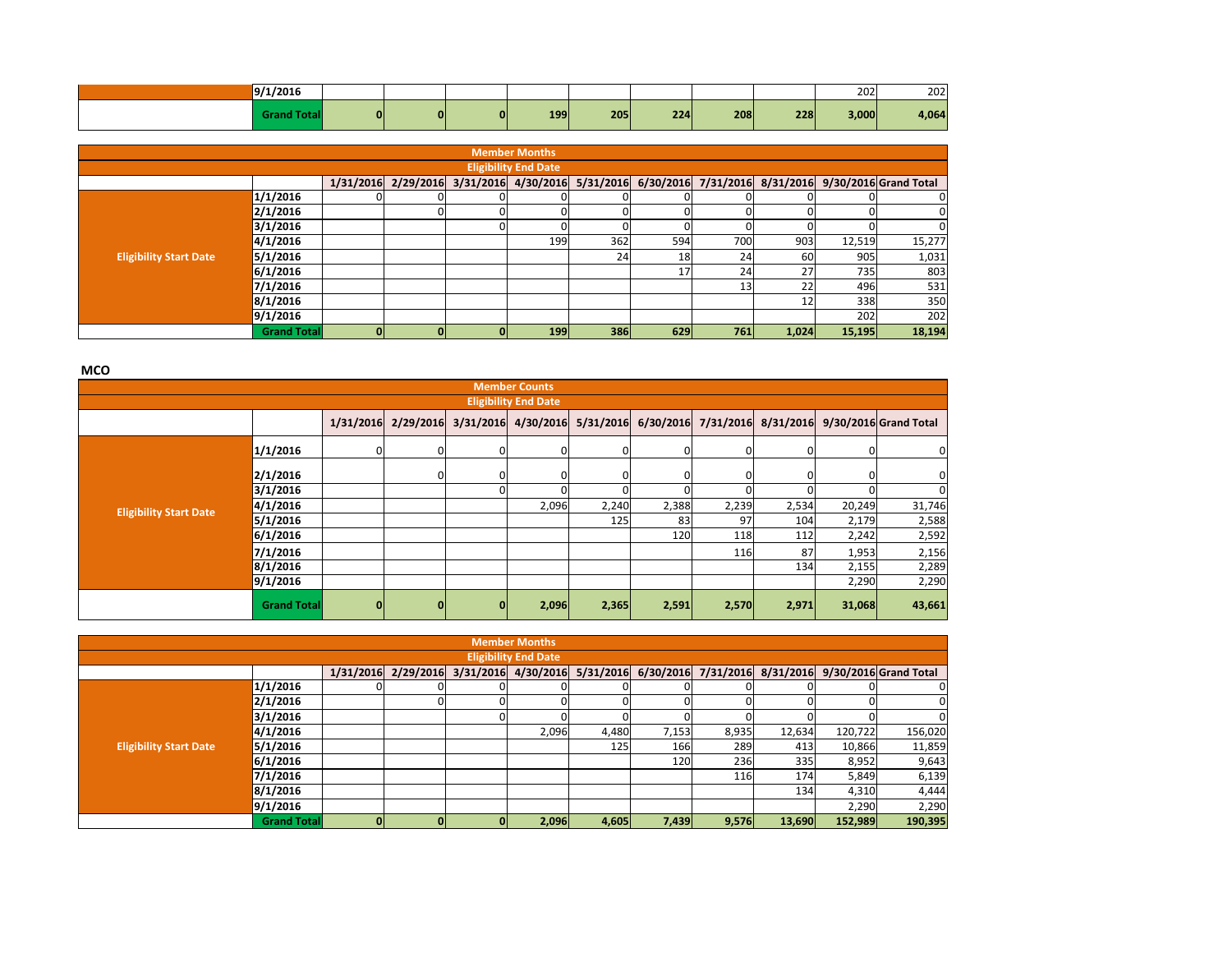### **Fee-for-service - Medically Exempt**

| <b>Member Counts</b>          |                    |     |     |       |    |    |    |    |    |    |                                                                                                       |  |  |
|-------------------------------|--------------------|-----|-----|-------|----|----|----|----|----|----|-------------------------------------------------------------------------------------------------------|--|--|
| <b>Eligibility End Date</b>   |                    |     |     |       |    |    |    |    |    |    |                                                                                                       |  |  |
|                               |                    |     |     |       |    |    |    |    |    |    | 1/31/2016 2/29/2016 3/31/2016 4/30/2016 5/31/2016 6/30/2016 7/31/2016 8/31/2016 9/30/2016 Grand Total |  |  |
|                               | 1/1/2016           | 295 | 285 | 2,608 | 22 | 16 | 9  |    |    | 19 | 3,264                                                                                                 |  |  |
|                               | 2/1/2016           |     | 16  | 260   |    |    |    |    |    | 3  | 291                                                                                                   |  |  |
|                               | 3/1/2016           |     |     | 202   | 17 |    |    |    |    | C. | 231                                                                                                   |  |  |
| <b>Eligibility Start Date</b> | 4/1/2016           |     |     |       | 12 | 11 |    |    |    | 3  | 28                                                                                                    |  |  |
|                               | 5/1/2016           |     |     |       |    |    | 14 |    |    |    | 31                                                                                                    |  |  |
|                               | 6/1/2016           |     |     |       |    |    | 6  | 11 |    | 4  | 25                                                                                                    |  |  |
|                               | 7/1/2016           |     |     |       |    |    |    |    |    |    | 13                                                                                                    |  |  |
|                               | 8/1/2016           |     |     |       |    |    |    |    |    | 9  | 15                                                                                                    |  |  |
|                               | 9/1/2016           |     |     |       |    |    |    |    |    | 12 | 12                                                                                                    |  |  |
|                               | <b>Grand Total</b> | 295 | 301 | 3,070 | 56 | 40 | 34 | 29 | 26 | 59 | 3,910                                                                                                 |  |  |

|                               |                    |            |            |       | <b>Member Months</b>        |              |     |           |    |     |                                                                                             |
|-------------------------------|--------------------|------------|------------|-------|-----------------------------|--------------|-----|-----------|----|-----|---------------------------------------------------------------------------------------------|
|                               |                    |            |            |       | <b>Eligibility End Date</b> |              |     |           |    |     |                                                                                             |
|                               |                    | 1/31/2016  |            |       |                             |              |     |           |    |     | 2/29/2016 3/31/2016 4/30/2016 5/31/2016 6/30/2016 7/31/2016 8/31/2016 9/30/2016 Grand Total |
|                               | 1/1/2016           | 295        | 570        | 7820  | 88                          | <b>72</b>    | 50  | 27        | 30 | 170 | 9122                                                                                        |
|                               | 2/1/2016           |            | <b>16</b>  | 520   | 15                          |              | 19  |           |    | 24  | 608                                                                                         |
|                               | 3/1/2016           |            |            | 202   | 34                          | $12^{\circ}$ |     | <b>20</b> |    | 14  | 289                                                                                         |
|                               | 4/1/2016           |            |            |       | 12                          | 22           |     |           |    | 18  | 61                                                                                          |
| <b>Eligibility Start Date</b> | 5/1/2016           |            |            |       |                             |              | 28  | 18        |    | 20  | 73                                                                                          |
|                               | 6/1/2016           |            |            |       |                             |              |     | 22        |    | 16  | 56                                                                                          |
|                               | 7/1/2016           |            |            |       |                             |              |     |           | 16 |     | 27                                                                                          |
|                               | 8/1/2016           |            |            |       |                             |              |     |           |    | 18  | 24                                                                                          |
|                               | 9/1/2016           |            |            |       |                             |              |     |           |    | 12  | 12                                                                                          |
|                               | <b>Grand Total</b> | <b>295</b> | <b>586</b> | 8,542 | <b>149</b>                  | 121          | 107 | 93        | 78 | 301 | 10,272                                                                                      |

#### **Fee-for-service**

| <b>Member Counts</b>          |                    |       |                                         |        |       |       |       |       |       |       |                                                               |  |  |  |
|-------------------------------|--------------------|-------|-----------------------------------------|--------|-------|-------|-------|-------|-------|-------|---------------------------------------------------------------|--|--|--|
| <b>Eligibility End Date</b>   |                    |       |                                         |        |       |       |       |       |       |       |                                                               |  |  |  |
|                               |                    |       | 1/31/2016 2/29/2016 3/31/2016 4/30/2016 |        |       |       |       |       |       |       | 5/31/2016 6/30/2016 7/31/2016 8/31/2016 9/30/2016 Grand Total |  |  |  |
|                               | 1/1/2016           | 3,274 | 2,729                                   | 27,746 | 324   | 287   | 129   | 81    | 311   | 60    | 34,941                                                        |  |  |  |
|                               | 2/1/2016           |       | 234                                     | 2,862  | 164   | 62    | 132   | 17    | 41    |       | 3,514                                                         |  |  |  |
|                               | 3/1/2016           |       |                                         | 2,116  | 629   | 130   | 29    | 139   | 49    |       | 3,097                                                         |  |  |  |
| <b>Eligibility Start Date</b> | 4/1/2016           |       |                                         |        | 220   | 590   | 90    | 36    | 164   | 13    | 1,113                                                         |  |  |  |
|                               | 5/1/2016           |       |                                         |        |       | 257   | 452   | 118   | 51    | 176   | 1,054                                                         |  |  |  |
|                               | 6/1/2016           |       |                                         |        |       |       | 217   | 502   | 214   | 106   | 1,039                                                         |  |  |  |
|                               | 7/1/2016           |       |                                         |        |       |       |       | 193   | 493   | 66    | 752                                                           |  |  |  |
|                               | 8/1/2016           |       |                                         |        |       |       |       |       | 247   | 519   | 766                                                           |  |  |  |
|                               | 9/1/2016           |       |                                         |        |       |       |       |       | 212   | 389   | 601                                                           |  |  |  |
|                               | <b>Grand Total</b> | 3,274 | 2,963                                   | 32,724 | 1,337 | 1,326 | 1,049 | 1,086 | 1,782 | 1,336 | 46,877                                                        |  |  |  |

**Member Months**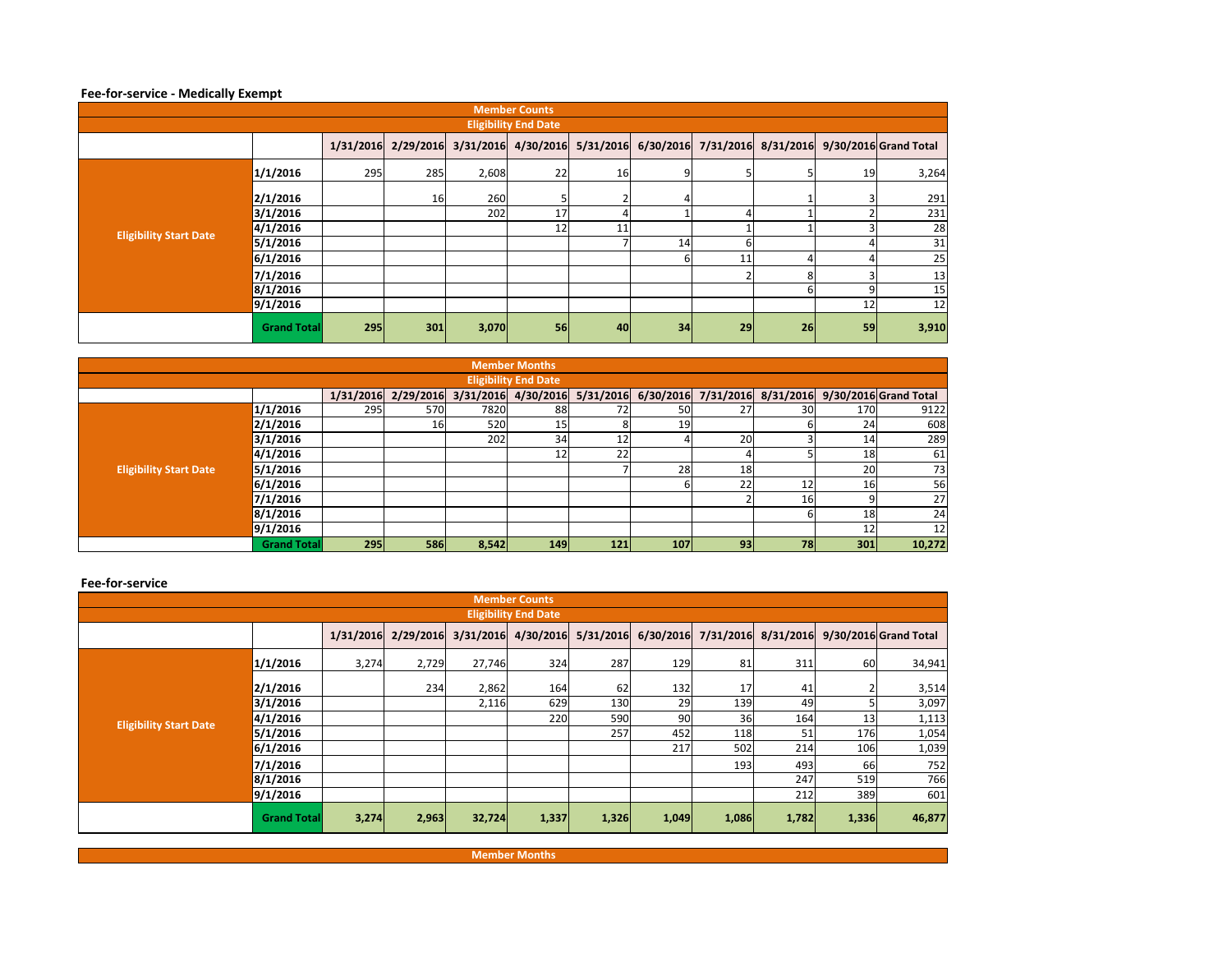| <b>Eligibility End Date</b>   |                    |           |           |           |           |           |           |           |           |       |                       |
|-------------------------------|--------------------|-----------|-----------|-----------|-----------|-----------|-----------|-----------|-----------|-------|-----------------------|
|                               |                    | 1/31/2016 | 2/29/2016 | 3/31/2016 | 4/30/2016 | 5/31/2016 | 6/30/2016 | 7/31/2016 | 8/31/2016 |       | 9/30/2016 Grand Total |
| <b>Eligibility Start Date</b> | 1/1/2016           | 3,274     | 5,458     | 83,128    | 1,278     | 1,384     | 644       | 430       | 2,590     | 505   | 98,691                |
|                               | 2/1/2016           |           | 234       | 5,724     | 487       | 245       | 652       | 86        | 317       | 16    | 7,761                 |
|                               | 3/1/2016           |           |           | 2,116     | 1,258     | 388       | 110       | 687       | 311       | 35    | 4,905                 |
|                               | 4/1/2016           |           |           |           | 220       | 1,180     | 269       | 142       | 829       | 75    | 2,715                 |
|                               | 5/1/2016           |           |           |           |           | 257       | 904       | 3531      | 223       | 869   | 2,606                 |
|                               | 6/1/2016           |           |           |           |           |           | 217       | 1,004     | 727       | 418   | 2,366                 |
|                               | 7/1/2016           |           |           |           |           |           |           | 193       | 1,019     | 197   | 1,409                 |
|                               | 8/1/2016           |           |           |           |           |           |           |           | 291       | 1,038 | 1,329                 |
|                               | 9/1/2016           |           |           |           |           |           |           |           | 212       | 389   | 601                   |
|                               | <b>Grand Total</b> | 3,274     | 5,692     | 90,968    | 3,243     | 3,454     | 2,796     | 2,895     | 6,519     | 3,542 | 122,383               |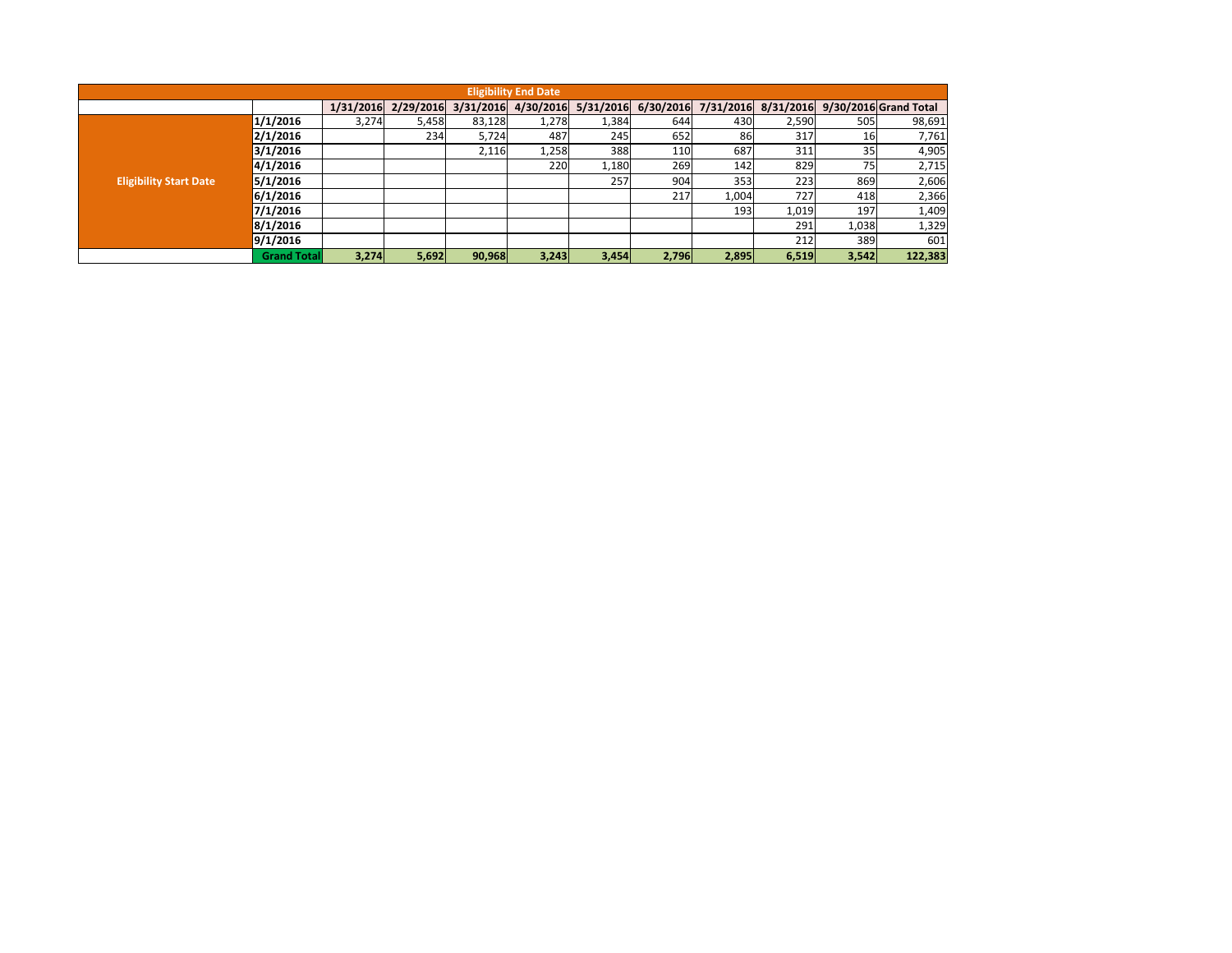# **Delta Dental – 3rd Qtr. 2016**

| Operations                          | <b>Activities/Results</b><br>Customer Service calls received for quarter: 8,822<br>$\circ$<br>961,594 dental services provided to 90,819 unique members<br>$\circ$<br>Completed Risk Assessments to date: 51,016 first time risk<br>$\circ$<br>assessment and 12,985 second time risk assessment.<br>19 local Public Health Agencies are providing outreach and referral<br>$\circ$<br>services to DWP members and working with community providers<br>to increase awareness<br>Claims                                                                                                                                                                                                                                   |
|-------------------------------------|--------------------------------------------------------------------------------------------------------------------------------------------------------------------------------------------------------------------------------------------------------------------------------------------------------------------------------------------------------------------------------------------------------------------------------------------------------------------------------------------------------------------------------------------------------------------------------------------------------------------------------------------------------------------------------------------------------------------------|
|                                     | $\circ$ Processing Time (average): 7.33 days<br>Payment for Claims: \$8,244,330.35<br>$\circ$<br><b>Complaints/Appeals</b><br>89 complaints, 89 resolved (program to date)<br>10 complaints, 10 resolved $(3rd$ quarter of 2016)<br>$\circ$<br>12 appeals, 12 resolved (program to date)<br>$\circ$<br>2 appeal, 2 resolved $(3rd$ quarter of 2016)<br>$\circ$<br>No reports from members on not receiving timely services<br>$\circ$<br><b>Network</b><br>Number of dentist providing services 7/1-9/30, 2016:<br>$\circ$<br>659 General Dentists<br>$\circ$<br>50 Oral Surgeons<br>$\circ$<br>4 Periodontists<br>$\circ$<br>8 Pedodontists<br>$\Omega$<br>11 Endodontists<br>$\Omega$<br>4 Prosthodontists<br>$\Omega$ |
| DWP Benefit Design and Related Data | To date members that have received services<br>$\bullet$<br>97.0% received a Diagnostic and Prevention Service<br>$\circ$<br>46.0% received a Stabilization Service<br>$\bigcap$<br>32.8% received an Emergent Service<br>$\circ$<br><b>Earned Benefits</b><br>36.67% of members with qualifying service have earned Enhanced<br>$\circ$<br>or Enhanced Plus benefits                                                                                                                                                                                                                                                                                                                                                    |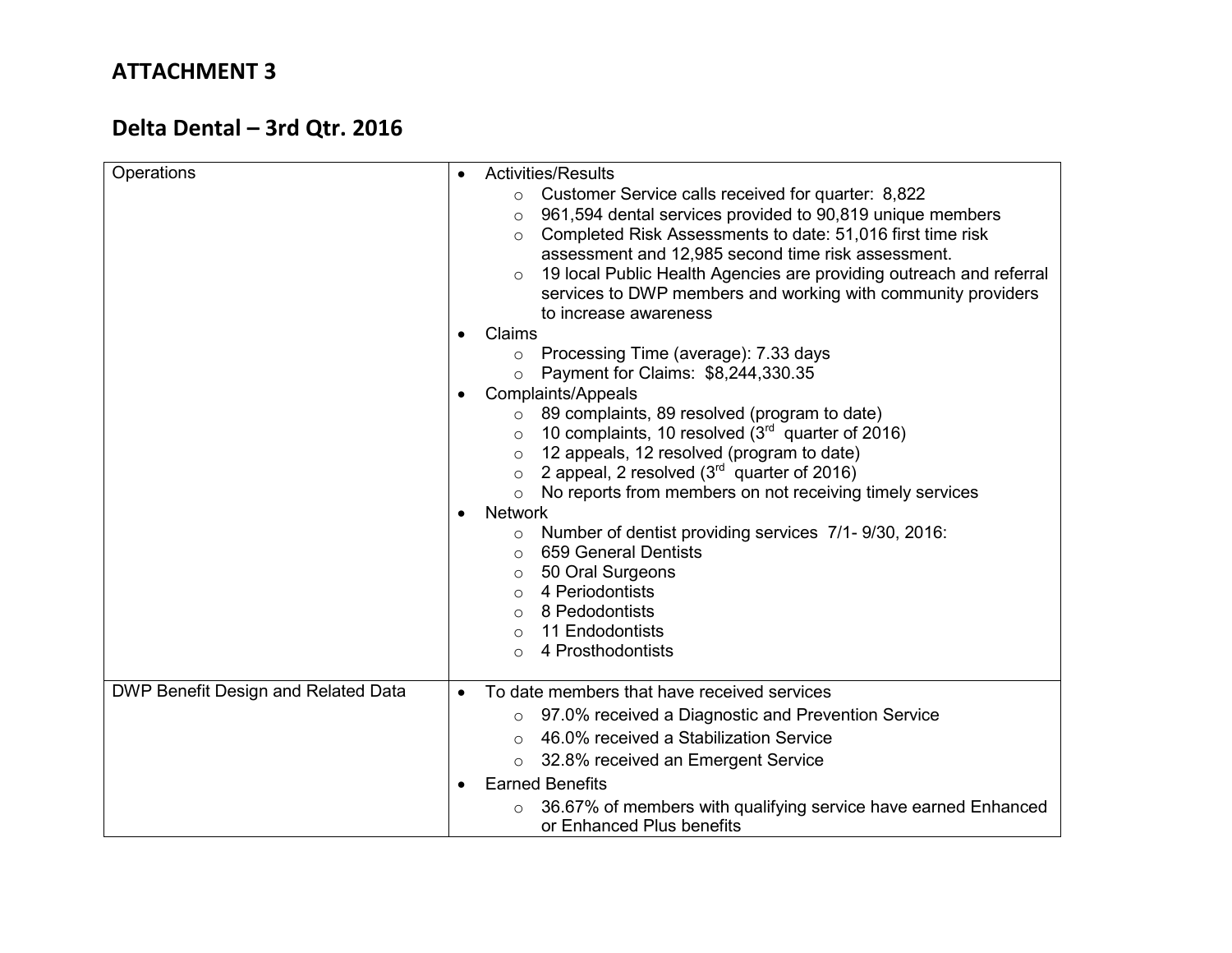# **MCNA Dental – 3rd Qtr. 2016**

| Operations                          | <b>Activities/Results</b><br>Customer Service calls received for quarter: 733 members, 172<br>$\circ$<br>providers<br>682 dental services provided to 143 unique members<br>$\circ$<br>Completed Risk Assessments to date: 51 first time risk assessments<br>$\circ$<br>and 0 second time risk assessment.<br>Providing outreach and referral services to DWP members to increase<br>awareness: 487 outbound calls to DWP members. To date, 39% of the<br>members successfully contacted have accepted appointment of<br>scheduling assistance.<br>Claims<br>○ Processing Time (average): 10.01 days<br>Payment for Claims: \$37,495.07<br>$\circ$<br>Complaints/Appeals<br>$\circ$ 0 complaints, 0 resolved (program to date)<br>0 complaints, 0 resolved $(3rd$ quarter of 2016)<br>$\circ$<br>1 appeals, 0 resolved (program to date)<br>$\circ$<br>0 appeal, 0 resolved $(3^{rd}$ quarter of 2016)<br>$\circ$<br>Any reports from members on not receiving timely services? 0<br>$\circ$<br><b>Network</b><br>$\bullet$<br>Number of dentist providing services 7/1-9/30, 2016:<br>$\circ$<br>61 General Dentists<br>$\circ$<br>1 Oral Surgeons<br>$\circ$<br>0 Periodontists<br>$\circ$<br>0 Pedodontists<br>$\circ$<br>0 Endodontists<br>$\circ$<br>0 Prosthodontists<br>$\circ$ |
|-------------------------------------|----------------------------------------------------------------------------------------------------------------------------------------------------------------------------------------------------------------------------------------------------------------------------------------------------------------------------------------------------------------------------------------------------------------------------------------------------------------------------------------------------------------------------------------------------------------------------------------------------------------------------------------------------------------------------------------------------------------------------------------------------------------------------------------------------------------------------------------------------------------------------------------------------------------------------------------------------------------------------------------------------------------------------------------------------------------------------------------------------------------------------------------------------------------------------------------------------------------------------------------------------------------------------------------|
|                                     |                                                                                                                                                                                                                                                                                                                                                                                                                                                                                                                                                                                                                                                                                                                                                                                                                                                                                                                                                                                                                                                                                                                                                                                                                                                                                        |
| DWP Benefit Design and Related Data | To date members that have received services<br>$\bullet$<br>94.41% received a Diagnostic and Prevention Service                                                                                                                                                                                                                                                                                                                                                                                                                                                                                                                                                                                                                                                                                                                                                                                                                                                                                                                                                                                                                                                                                                                                                                        |
|                                     | $\circ$                                                                                                                                                                                                                                                                                                                                                                                                                                                                                                                                                                                                                                                                                                                                                                                                                                                                                                                                                                                                                                                                                                                                                                                                                                                                                |
|                                     | 18.18% received a Stabilization Service<br>$\circ$                                                                                                                                                                                                                                                                                                                                                                                                                                                                                                                                                                                                                                                                                                                                                                                                                                                                                                                                                                                                                                                                                                                                                                                                                                     |
|                                     | 70.63% received an Emergent Service<br>$\circ$                                                                                                                                                                                                                                                                                                                                                                                                                                                                                                                                                                                                                                                                                                                                                                                                                                                                                                                                                                                                                                                                                                                                                                                                                                         |
|                                     | <b>Earned Benefits</b>                                                                                                                                                                                                                                                                                                                                                                                                                                                                                                                                                                                                                                                                                                                                                                                                                                                                                                                                                                                                                                                                                                                                                                                                                                                                 |
|                                     | 14.69% of members with qualifying service have earned Enhanced or<br>$\circ$                                                                                                                                                                                                                                                                                                                                                                                                                                                                                                                                                                                                                                                                                                                                                                                                                                                                                                                                                                                                                                                                                                                                                                                                           |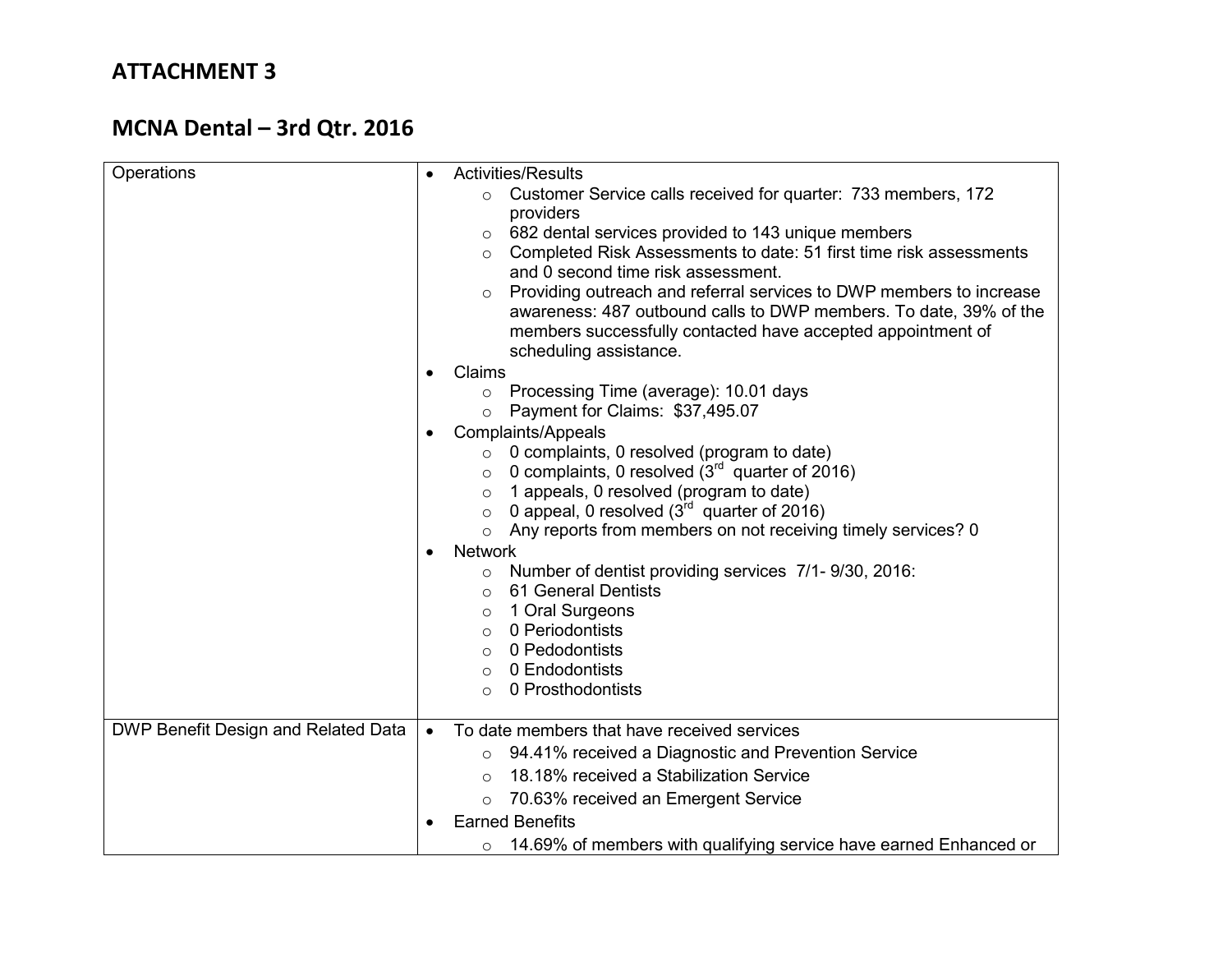Enhanced Plus benefits